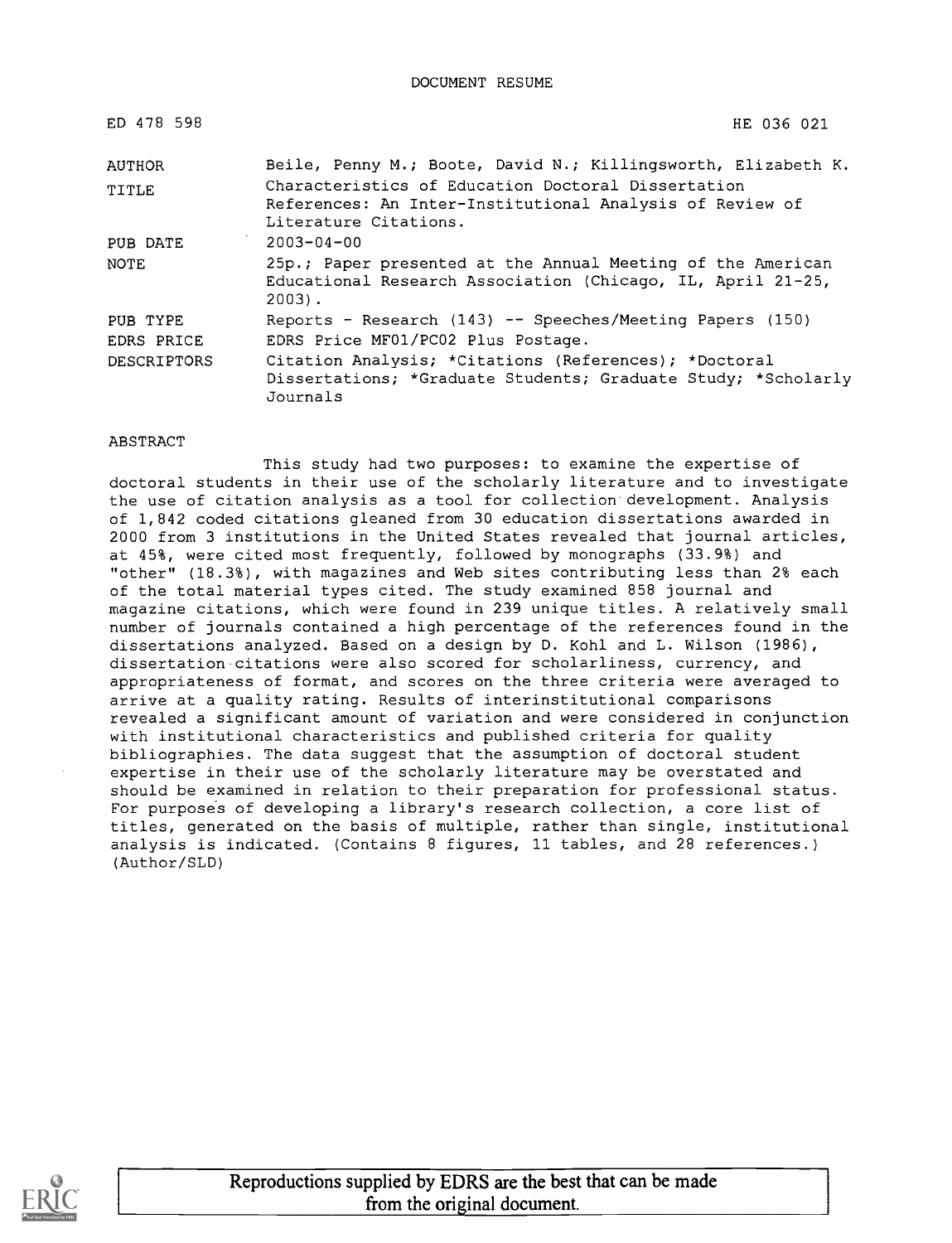Characteristics of Education Doctoral Dissertation References: An Inter-Institutional Analysis of Review of Literature Citations

# Penny M. Beile, David N. Boote, and Elizabeth K. Killingsworth



- originating it. O Minor changes have been made to improve reproduction quality
- **Q** Points of view or opinions stated in this document do not necessarily represent official OERI position or policy.

PERMISSION TO REPRODUCE AND DISSEMINATE THIS MATERIAL HAS BEEN GRANTED BY

P. Beile

TO THE EDUCATIONAL RESOURCES INFORMATION CENTER (ERIC)



1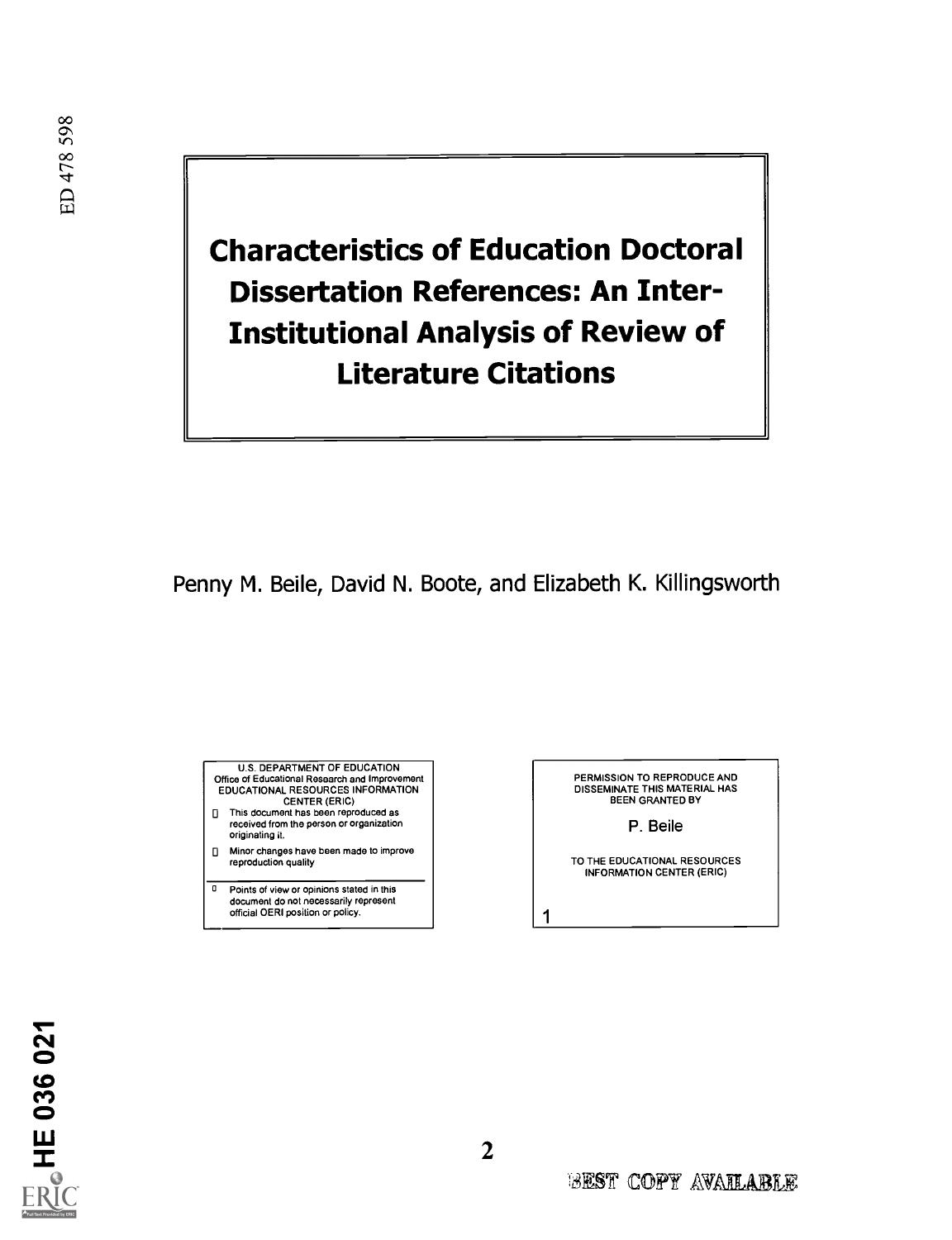# Paper summary for AERA Annual Conference 2003 Teaching Statistics Roundtable SIG: Professors of Educational Research

# CHARACTERISTICS OF EDUCATION DOCTORAL DISSERTATION REFERENCES: AN INTER-INSTITUTIONAL ANALYSIS OF REVIEW OF LITERATURE CITATIONS

Penny M. Beile, Associate Librarian David N. Boote, Assistant Professor Elizabeth K. Killingsworth, Associate Librarian University of Central Florida

### Abstract

This study had two purposes, to examine expertise of doctoral students in their use of the scholarly literature of the field, and to investigate the use of citation analysis as a tool for collection development. Analysis of 1842 coded citations gleaned from 30 education dissertations awarded in 2000 from three institutions in the United States revealed journal articles, at 45%, were cited most frequently, followed by monographs (33.9%) and "other" (18.3%), with magazines and Web sites contributing less than 2% each of the total material types cited. The study examined 858 journal and magazine citations, which were found in 293 unique titles. A relatively small number of journals contained a high percentage of the references found in the dissertations analyzed. Based on a design by Kohl and Wilson (1986) dissertation citations were also scored for scholarliness, currency, and appropriateness of format and scores on the three criteria were averaged to arrive at a quality rating. Results of inter-institutional comparisons revealed a significant amount of variation and were considered in conjunction with institutional characteristics and published criteria for quality bibliographies. The data suggest that the assumption of doctoral student expertise in their use of the scholarly literature may be overstated, and should be examined in relation to their preparation for professional status. For purposes of developing a library's research collection a core list of titles generated on the basis of multiple, rather than single, institutional analysis is indicated.



3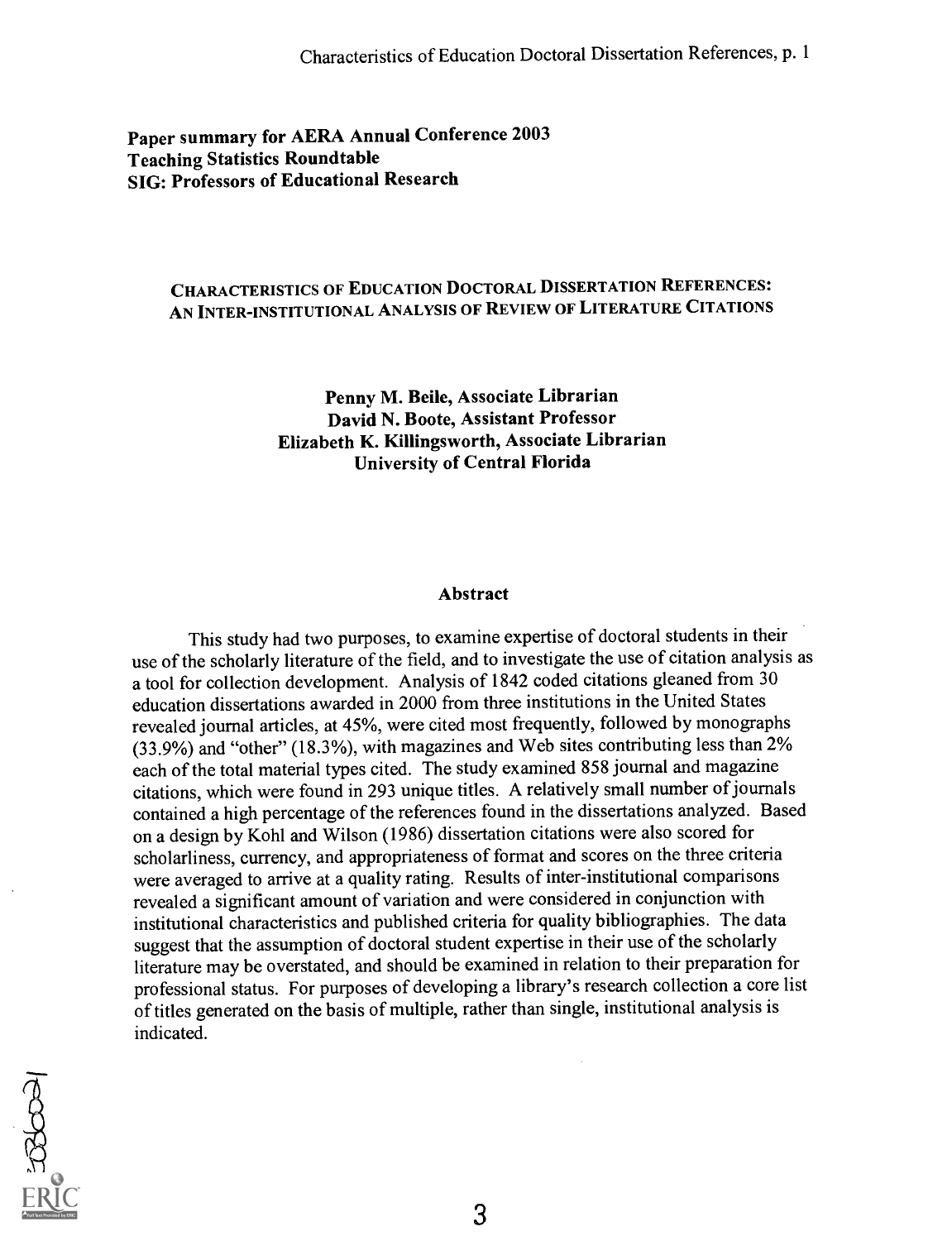Christine Barry (1997) writes that successful doctoral students tend to be "comprehensive and up to date in reviewing the literature," and accordingly, their dissertations offer an abundance of bibliographic information. This articulates a fundamental assumption that as the doctoral dissertation is the capstone to the formal academic training process, associated bibliographies are high quality, comprehensive in scope, and reflect emerging research areas. A limitation of this assumption is the lack of sound empirical evidence to support it. Very few studies have been conducted exploring the quality of dissertation references, and no studies were identified in the field of education. Those studies that have investigated the quality of citations generally report on such topics as completeness of cited references (Williams, 1997) and the increasing use of electronic resources (Davis & Cohen, 2001; Davis, 2002; Herring, 2002).

Dissertation citation analysis has frequently been proposed as an in-house means to identify journals most important for the research collection (Buttlar, 1999; Gooden, 2001; Kriz, 1984; Walcott, 1994; among others). Gooden (2001) suggests citation analysis is a useful tool for both eliminating low use journals and purchasing needed ones. One potential limitation of relying on dissertation references to create core journal lists is that the overwhelming majority of these studies only consider dissertations awarded by a single institution. Kuyper-Rushing (1999) developed a core journal title list gleaned from music dissertation bibliographies from across the United States and compared them to a single institution's list. She concluded analysis of a single institution could result in a skewed list of journals and suggested a broader institutional base to arrive at a more objective list of core journals. Without further analysis, is it reasonable to conclude, as Gooden (2001) does, that the current collection is sufficient for doctoral level research? Or, is it equally plausible to consider that students lack the skills necessary to perform an exhaustive review of the literature and procure information available external to the institution?

The role and purpose of the review of literature in the research process can be found in almost any book on research design and methodology (e.g., Babbie, 1998; Creswell, 1994; Fraenkel & Wallen, 1996) and journal editors lament submitted manuscripts often fail to adequately address the existing body of scholarly literature (Grant & Graue, 1999; Hernon, 1994; St. Clair & Hernon, 1996), thus offering that the subject is both well defined and of interest to the educational community. Additionally, a number of authors have commented upon the quality of published educational research (Hall, Ward, & Comer, 1988; Tuckman, 1990; Ward, 1975) and reported much of it flawed, of mediocre quality, or otherwise seriously deficient. Although the review of literature was only one component of the studies being examined, the reviewis considered an essential part of any reported research.

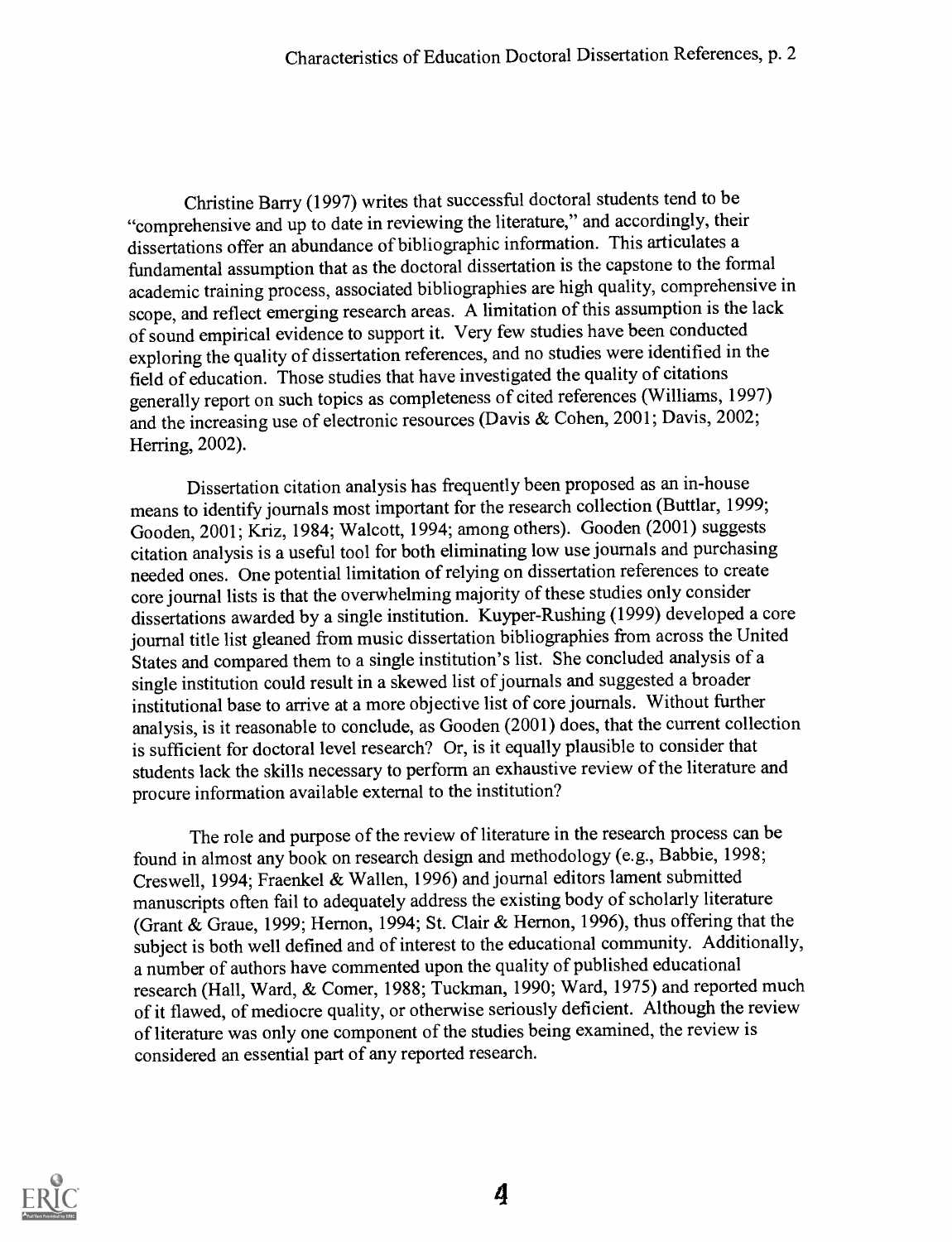Only one study was identified that directly addressed the issue of the doctoral dissertation literature review. Zaporozhetz (1987) reported that not only did doctoral students feel their library use skills were inadequate, but their faculty advisors admitted they had little knowledge of information retrieval themselves, they expected their students to have bibliographic skills at the doctoral level, and they ranked the review of literature chapter the lowest when considered in relation to the remaining standard dissertation chapters.

The above-mentioned studies focus on the body of published research in education, but also have implications for adequacy of professional preparation. As such, results of this study will be of interest to professors of doctoral students, professors of educational research, and faculty who sit on doctoral dissertation review committees. Academic librarians with instruction or collection development responsibilities will also find this information pertinent.

Similar to earlier studies, this study presumes dissertation citations are indicative of doctoral students' demonstrated ability to locate and evaluate scholarly information. However, earlier assumptions of quality of doctoral student review of the literature performance are examined by assessing various characteristics of dissertation citations. Specifically, this study explores the questions:

- 1) What are the characteristics of citations in recently awarded doctoral dissertations in the field of education?
- 2) How does a core journal list from a single institution compare to a list derived from analysis of multiple institutions?
- 3) And, what is the relative quality of doctoral dissertation citations?

# Method and Data Sources

Defined as a wide-ranging area of bibliometrics, citation analysis studies the citations to and from documents (Diadoto, 1994), and is one method often used to generate core lists of journals deemed critical to the research needs of an institution. Research studies employing citation analysis methodology are often conducted by evaluating a sample of citations from student dissertations to develop a core list of journals, and subsequently, to determine what proportion are locally held and the estimated strength of the collection (Strohl, 1999).

Thirty education dissertations awarded in the year 2000 from three institutions in the United States were examined. Each of the institutions offered doctoral degrees in education, similar acceptance rates to the graduate education program, and a comparable number of education faculty. Two institutions were purposely chosen for their similarities in total enrollment (43,000 students in 2000), date of institutional establishment (mid-1850s), and presence among the top ranked schools of education ("Schools of Education," 2000). The third institution was selected for purposes of contrast as it was not included in the list of top ranked schools, and enrollment (31,500 in 2000) and date of establishment (mid-1960s) differed.

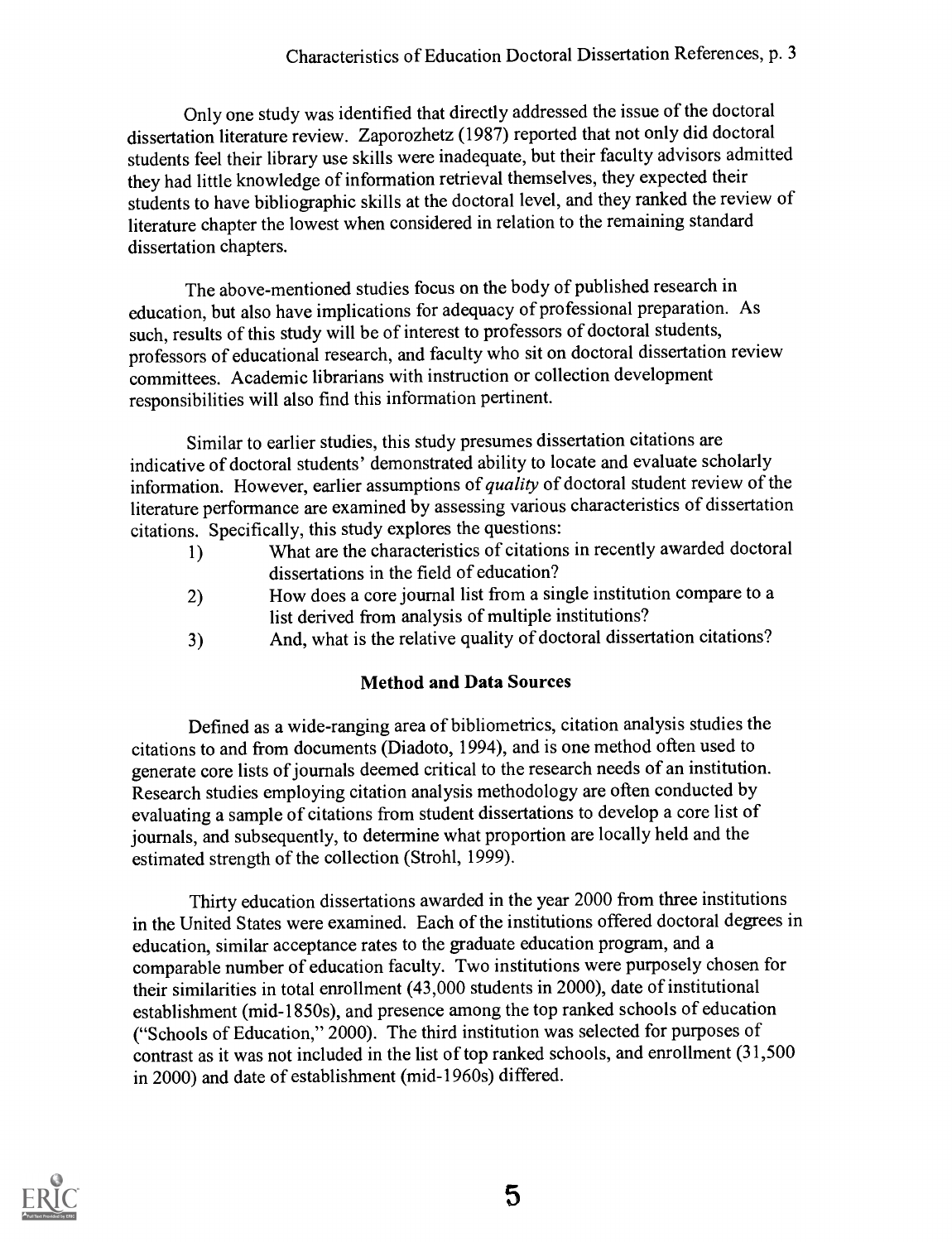Dissertation Abstracts and respective institutional library catalogs were searched to identify all dissertations awarded by the colleges of education from each institution in 2000. Results were grouped into the general topic areas of educational leadership, educational psychology, instructional or learning theory, and teacher education. A purposive sample of ten dissertations across topic areas and from each institution was generated and the full dissertation was obtained.

Information extracted from each dissertation included the name of the granting institution, the total number of citations in the bibliography, the number of citations coded, and the number of pages of the dissertation. Citations were coded by date of publication, type of material cited, journal or magazine title (if relevant), and material format (print or electronic). Types of material consisted of journal, magazine, Web site/not electronic journal, monograph, or "other." Examples of items included in the category of "other" were ERIC documents, dissertations and theses, conference proceedings and presentations, and personal communications.

To address the question of doctoral students' assumed ability to thoroughly mine the scholarly information available citations were evaluated on the criteria of scholarliness, currency, and appropriateness of the source to the subject being developed. Based on earlier work by Kohl and Wilson (1986), these criteria were defined as:

- Scholarliness; how good was the fit of the source for the topic? (Did the student  $\bullet$ use empirical, peer-reviewed journal articles rather than accounts in general magazines? Or, did the student use sources from scholarly presses rather than popular publishers?)
- Currency; was an appropriate decision made regarding retrospective versus  $\bullet$ contemporary sources for the topic? (If the student required recent research on a particular topic were journal articles rather than books consulted?)
- Appropriateness; was the material type appropriate for treatment of the topic? (If the student needed to develop their rationale for use of a learning theory, was a book more appropriate than an encyclopedic entry?)

Dissertations were distributed among three evaluators (one education and two library faculty), with each evaluator assigned three dissertations from each institution, plus one additional. The evaluators read the abstract and thesis chapter to familiarize themselves with the scope and intent of the dissertation and then independently scored references cited in the literature review chapter. As independent evaluations were performed inter-rater consistency was tested using a two-way mixed effects model of the intraclass correlation coefficient in SPSS version 10.0. The average of the scores of the three evaluators was found to be sufficiently reliable (interval of 0.6766 to 0.9345 with 95% confidence), suggesting that the evaluators were able to successfully and consistently differentiate among different levels of performance.

Although Kohl and Wilson (1986) scored each of the criteria in their model on a four-point scale, evaluators in the current study slightly modified their method by using a four-point scale for scholarliness and a three-point scale for currency and



6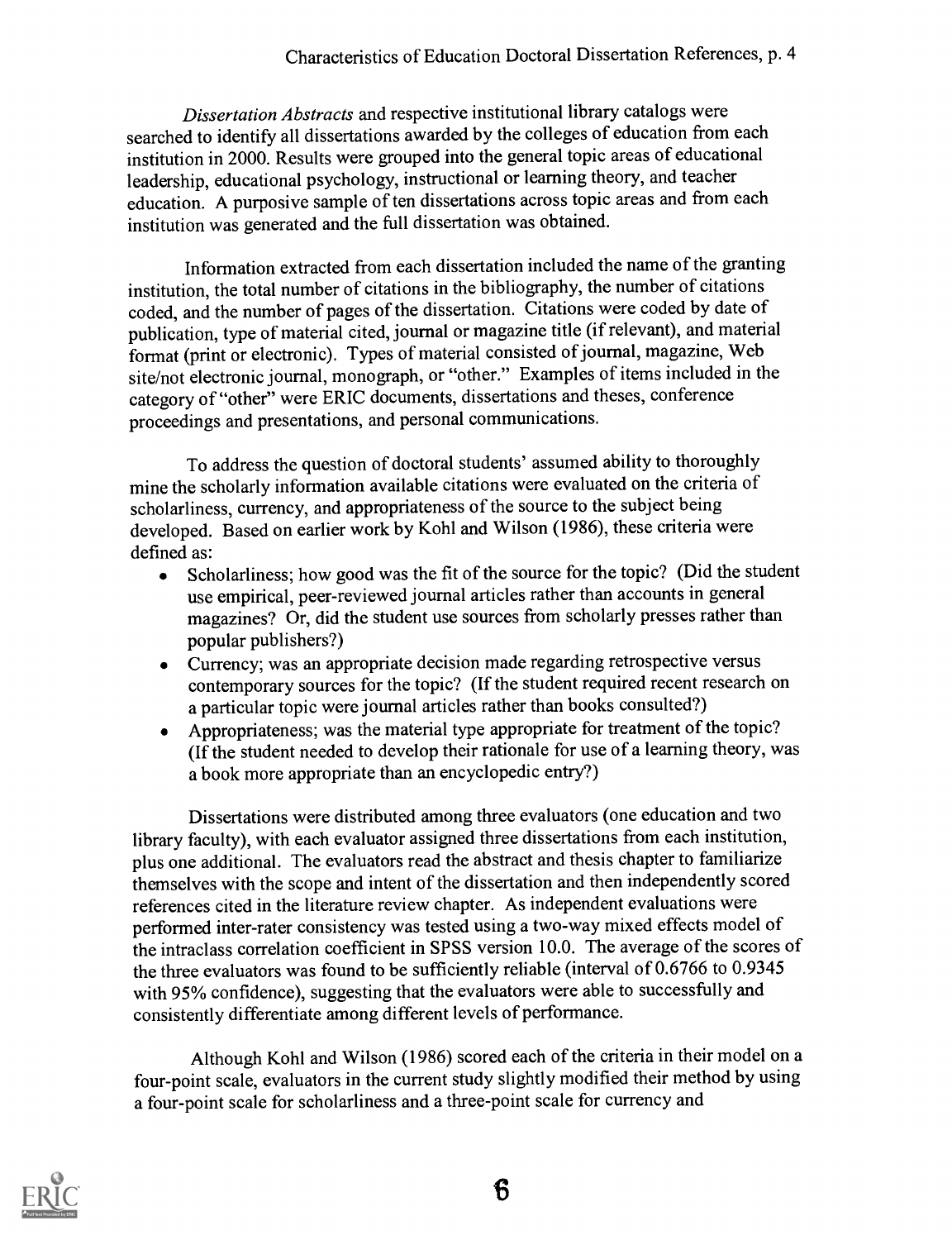appropriateness. The same criteria were applied to both print and electronic formats. Data were analyzed at the institutional level and overall. Descriptive statistics were generated for dissertation and citation characteristics. Core lists of journals from each institution were evaluated for duplicate and unique titles, and then compared to institutional holdings to determine the percentage of items locally available. Both Kruskal-Wallis and one-way ANOVA tests were conducted examining differences among institutions.

# Results and Conclusions

Overall, the number of citations coded for this study was 1842. The total number of citations per dissertation ranged from a low of  $25$  to a high of 159 (M = 87.70,  $SD = 32.54$ ). As the study was limited to analysis of the review of literature only references from this chapter were coded. The number of citations coded ranged from 18 to 137 ( $M = 61.40$ ,  $SD = 32.01$ ). The length of dissertations, without appendices, ranged from 76 pages to 329 pages ( $M = 146.10$ , SD = 63.06). For purposes of reporting institutions are referred to as 1, 2, and 3, with 2 being the institution of contrast as noted in the previous section. See Table 1 for dissertation characteristics by institution.

Analysis of all 30 dissertations revealed journal articles were cited most frequently, accounting for 45% of citations coded. Journal articles were followed by monographs (33.9%), and "other" (18.3%), with magazines and Web sites totaling less than 2% each of the total material types cited. Disciplines vary in their modes of scholarly communication, and these results suggest that while professional journals remain the predominant medium for disseminating scholarly information in the field books and book chapters continue in their importance.

The "other" material type category contained 337 items, or 18.3% of coded citations. ERIC documents accounted for 35.6% of these materials, followed by abstracts of dissertations (15.1%), conference papers and presentations (14%), doctoral dissertations (9.5%), research reports (9%), and law and legislation (6.5%). The remaining 10.3% were comprised mainly of company reports, email correspondence, unpublished or submitted manuscripts, policy papers, and master's theses. More than one in ten of all coded citations were ERIC documents, doctoral dissertations, or abstracts of dissertations. The heavy student reliance on and faculty acceptance of items such as these, that vary immensely in quality, is surprising.

Considerable variation of material type cited was found among institutions. Notably, dissertations from Institution 1 cited an equal number of journal articles and monographs (both 43.8%), while the remaining institutions relied more heavily on journal articles. Also, Institution 2 cited "other" materials much more frequently, at 31.3%, than the other institutions, which were around 10%. See Table 2 for material type by institution.

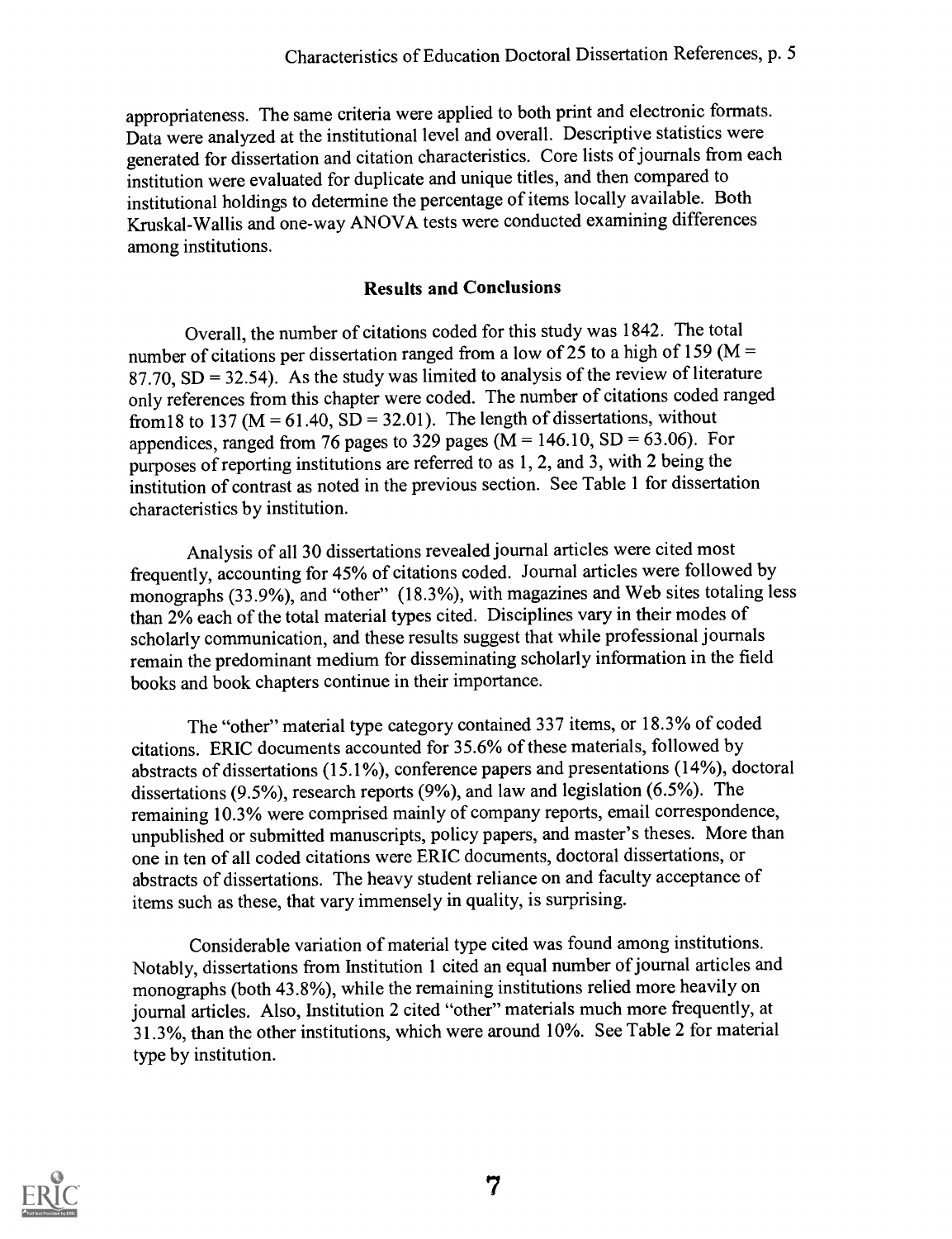In this study, Web sites were differentiated from electronic journals for purposes of identifying types of sources, but not format. Web sites, which accounted for 1.3% of coded citations, were evaluated on the same criteria as other citations. In addition to the 24 Web sites coded another 28 items were cited as retrieved electronically for a total of 52 items, or 2.8%, of coded citations. Of the 52 links, which were presumably working at the time the dissertations were written, 28 (54%) were no longer viable and 24 (46%) were still extant at the time of this study. Of the 28 electronically retrieved items not coded as Web sites, nine were journal articles and the remaining 19 items consisted of email correspondence, abstracts, law and legislation, and policy papers and research reports.

Previous research (Davis, 2002; Davis & Cohen, 2001; Herring, 2002; Rusch-Feja & Siebeky, 1999) suggests that users prefer electronic information as compared to print materials. With this in mind, it was unexpected that citations to electronic information comprised such a small proportion of the reference list. Given the access to full-text electronic articles available at the time the dissertations were written, it is plausible candidates retrieved information electronically, yet were not aware of conventions for citing electronic information.

Of the 1842 references analyzed 858 were journal and magazine citations, which were found in 293 unique titles. Of these, 111 journal citations and 28 magazine citations (139 total, or 16.2%) were not peer-reviewed. The average date of publication for coded journal and magazine citations was  $1990 (SD = 7.79)$ . The top 17 journals accounted for 290, or 33.8%, of the citations coded. The mid-tier, which contained 65 journal titles, returned 309, or 36% of the citations. The remaining 259 citations (30.2%) were retrieved from 211 titles.

This pattern is consistent with Bradford's Law, which suggests that the published journal research in a field falls into three zones, each of which includes an approximately equal number of articles, while the number of journals required to produce those articles increases substantially from one zone to the next (Wallace, 1989). Essentially, Bradford, and many researchers since, have concluded that a core number of journals publish an inordinate amount of cited articles (Kriz, 1984; Kuyper-Rushing, 1999; Radhakrishna, 1994; Summers and Clark, 1986; among others). Table 3 lists the top 17 journals that were cited most frequently overall.

Journal and magazine titles cited were also examined and core lists distinct to each institution derived. Significant overlap of titles was found among institutions, but a surprising number of titles unique to individual institutions were also discovered. Of the 95 journal and magazine titles cited in Institution 1 dissertations, 56, or 58.9%, were unique to the institution Similarly, of the 137 titles cited in Institution 2 dissertations 92, or 67.2%, were cited only by candidates from that institution. Finally, of the 142 titles cited in Institution 3 dissertations 92, or 64.8%, were unique. Tables 4 through 6 list the most frequently cited journal titles by institution.

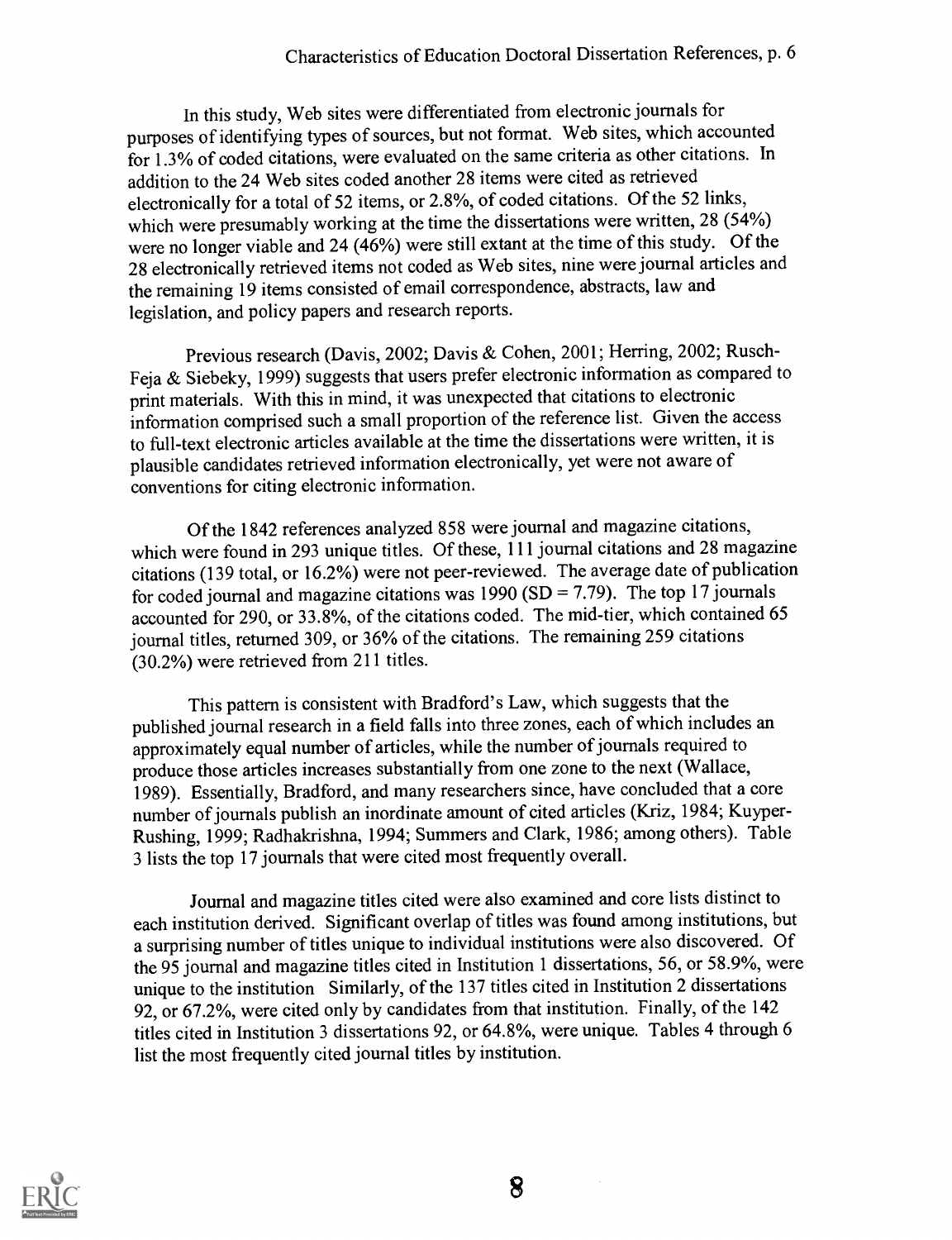Similar to Gooden (2001), this study found, across all institutions, that research collections overwhelmingly contained the sources cited by doctoral students. Journal and magazine titles were checked in the online library catalogs of the institutions. Of the 196 references cited by Institution 1 candidates, 19, or 9.3%, were not locally held, 90.7% were owned. Likewise, of the 298 references cited by Institution 2 students, 21, or 7%, were not owned by the institution, 93% were owned. Of the 362 references cited by Institution 3 students, only 11, or 3%, were not locally owned, 97% were.

To arrive at some explanation of student reliance on local collections dissertation citations were scored for scholarliness, currency, and appropriateness of format. The criterion of scholarliness was scored based on journal prestige within the discipline and the field, presence or absence of peer review, and consideration of empirical, research-based studies rather than program descriptions. Citations were also rated on currency, or their timeliness of publication. The date of publication was considered in context of type of material and usage in the literature review, and the raters recognized when currency was not an issue. Appropriateness, or fit of the material type to the topic being developed, was considered in relation to maturityof the field. Scores on the three criteria were averaged to arrive at an overall quality rating.

Across all coded citations, the mean statistic for scholarliness was  $2.70$  (SD = .80), skewness was .164 (SE = .057), and kurtosis was -.752 (SE = .114). Statistics for the remaining criteria include: currency  $(M = 2.63, SD = .56$ , skewness = -1.243, and kurtosis = .560), appropriateness ( $M = 2.68$ , SD = .56, skewness = -1.534, and kurtosis  $= 1.383$ ), and quality score (M = 2.67, SD = .45, skewness = -.398, and kurtosis = -.478). Descriptive statistics for each criterion and by institution are shown in Tables 7 through 10. Scores were also submitted to the Lilliefors Significance Correction of the Kolmogorov-Smirnov test of normality. Normality statistics are reported in Table 11, and boxplots, see Figures 1 through 4, offer a graphic representation of the distributions.

A Kruskal-Wallis test was conducted comparing the scores on coded citations across institutions. A statistically significant result was found for scholarliness  $(H(2) =$ 107.11,  $p < .01$ ), indicating that the institutions differed from each other. Institution 2 averaged a placement of 774.37, while Institution 1 averaged a placement of 978.70 and Institution 3 averaged 1038.20. Currency also differed significantly  $(H(2) = 43.11,$ p < .01) across institutions. Institution 2 averaged a rank of 847.61 while Institution 1 averaged 918.41 and Institution 3 999.74. A statistically significant result was found for appropriateness scores ( $H(2) = 57.70$ , p < .01) when compared across institutions. Institution 2, with an average rank of 829.82, was lower than Institution 3, at 975.81 and Institution 1, at 986.95. Quality scores were likewise significantly different  $(H(2))$  $= 150.32$ . p < .01). Institution 2 averaged 739.72 while Institution 1 averaged 988.36 and Institution 3 1068.03.

A one-way ANOVA was also calculated comparing each of the criteria across institutions. For scholarliness scores, a statistically significant difference was found  $(F(2,1839) = 52.36, p < .01)$ . Tukey's HSD was calculated to determine the nature of

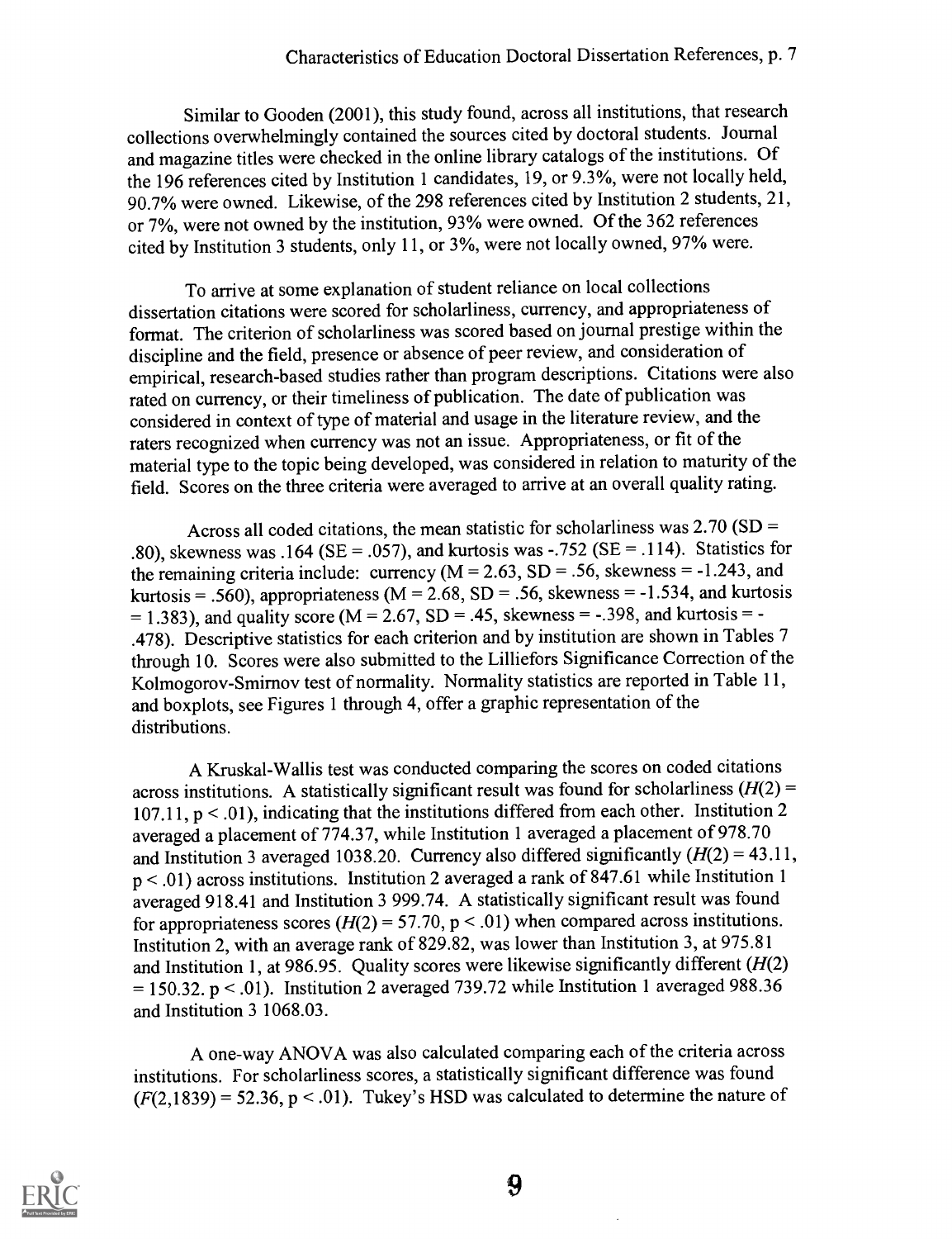the differences among institutions. This analysis revealed that Institution 1 ( $M = 2.79$ ,  $SD = .75$ ) and Institution 3 (M = 2.88, SD = .82) dissertation citations were scored higher than Institution 2 ( $\overrightarrow{M}$  = 2.47,  $\overrightarrow{SD}$  = .74) dissertation citations on scholarliness. Scholarliness scores were not significantly different for either of the other two groups.

A statistically significant difference among institutions was also found with currency scores  $(F(2, 1839) = 25.60, p < .01)$ . Post hoc analysis revealed each institution varied significantly from the other, Institution 1 ( $M = 2.64$ , SD = .54), Institution 2 (M = 2.53, SD = .63), and Institution 3 (M = 2.74, SD = .47). Appropriateness scores were likewise significantly different  $(F(2,1839) = 37.83, p <$ .01) and Tukey's HSD revealed that Institution 1 ( $M = 2.77$ ,  $SD = .46$ ) and Institution 3  $(M = 2.76, SD = .46)$  scored higher on appropriateness than Institution 2 (M = 2.54, SD)  $= .66$ ). Appropriateness scores were not significantly different from either of the remaining groups.

A one-way ANOVA was also computed for the quality rating, which was an average of the criteria reported above. Analysis indicated a statistically significant difference was found for overall quality of coded references among institutions  $(F(2,1839) = 78.70, p < .01)$ . Tukey's HSD revealed Institution 2 (M = 2.51, SD = .45) varied significantly from Institution 1 (M= 2.73, SD = .41) and Institution 3 (M = 2.79,  $SD = .43$ , but quality scores did not significantly vary from either of the other institutions. Mean scores by institution for each criterion are displayed on Figures 5 through 8.

Analysis results were considered in conjunction with institutional characteristics. The less well-established school, Institution 2, systematicallyreceived lower scores across all criteria, which appeared to offer support to the U. S. News  $\&$ World Report schools of education (2000) rankings. Results may also be explained by the heavy reliance of students from Institution 2 on sources other than scholarly journals and books. "Other" items, including ERIC documents, doctoral dissertations, and abstracts of dissertations, along with magazines and Web sites, accounted for over one-third of coded references from Institution 2. The literature is explicit in its emphasis on primary, scholarly resources (Babbie, 1998; Creswell, 1994; Fraenkel & Wallen, 1990; among others).

Results were also regarded alongside published standards for quality literature reviews. The purpose of the review is to provide a framework for establishing the importance of the study and for relating the results to other findings (Creswell, 1994), and technical advice for authors often includes guidelines for performing the review of literature. Included in these suggestions are the criteria of relevance and completeness, and synthesis and analysis. Specific to references, Creswell (1994) considers what types of literature might be reviewed and in what priority. Foremost arejournal articles from respected national journals, then books that offer research summaries of the scholarly literature. With the admonition that one needs to be highly selective as quality varies considerably, other items to contemplate might include recent conference papers from major national conferences and dissertations.

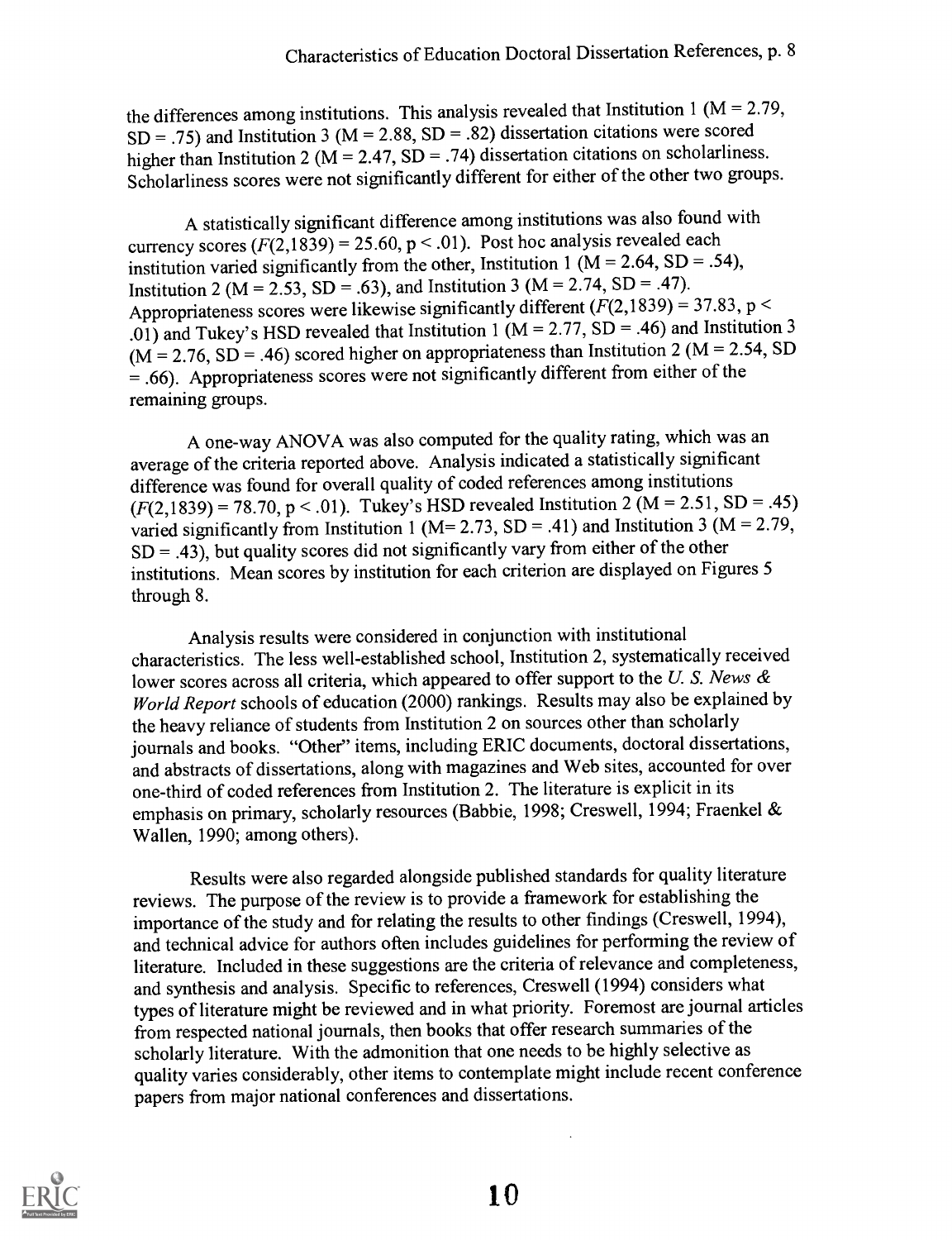To investigate further, the five highest scored dissertations were examined in more depth and were found to be frequently dated, partial, non-scholarly, or heavily reliant upon others' reviews or textbooks. This evidence suggests that dissertation citations were not consistently commented upon by reviewing faculty and/or standards for acceptable bibliographies were of no or little importance. Variation among institutions may be illustrative of differences in institutional characteristics, but may also be attributed to the faculty's expertise and assumed responsibility in communicating scholarship expectations.

# Importance of the Study

Importance of the study can be discussed on two fronts; doctoral student performance as demonstrated by quality of dissertation references, and use of citation analysis for collection decisions. The assumption that doctoral students are on cutting edge of current research was not supported by this study, and professors of educational research should be concerned that students are not adequately mining the academic literature in the field. Certainly, it can be argued that citation behavior may have little relationship to the quality of the research performed by the student; however, it is also reasonable to expect that as part of their professional preparation students be fully conversant in accessing and evaluating the scholarly literature, and able to demonstrate this via dissertation references.

Professors, if they wish to see an improvement in the resources cited by students, will have to present more clearly defined expectations of the cited literature and be willing to offer feedback regarding the quality of cited references. Tuckman (1990) suggests that existing strategies of manuscript evaluation are clearly inadequate and, due to the lack of consensus on research standards in the field, offers a framework from which to evaluate the literature review. At minimum, this study suggests further local investigation as to whether graduate students satisfactorily review all resources, and the need for increased faculty engagement as expressed by higher standards, more intensive instruction, and attention to the literature review process.

Grant and Graue (1999) explored the concept of what constitutes evidence in reviews and called for more rigorous standards to determine credible research. Cognizant of the fact that the density of work available on a given topic varies, they recommend the lack of acceptable research be discussed in the review. Of the reviewed dissertations, only two included the criteria used to identify source materials. This methodology is suggested to inform the reader as to the extent of the information sought and is an indication of the amount and quality of literature available on the topic. An example of the methodology used that might be included in the review of literature chapter follows:

The published literature was searched using ERIC, Education Abstracts, Dissertation Abstracts, and PsycINFO databases. Higher Education Abstracts was searched in print. In addition, the bibliographies of all acceptable studies

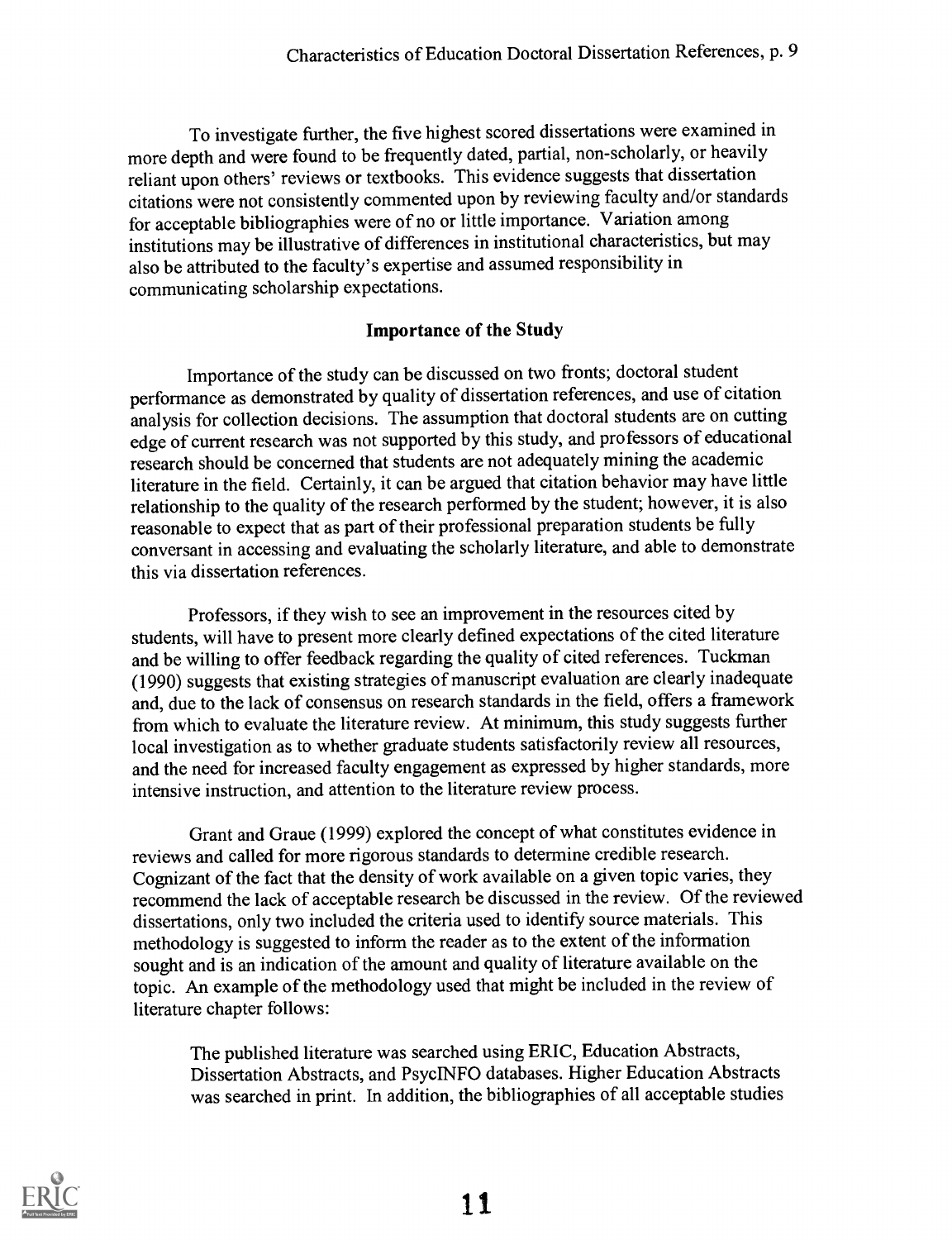and review articles from the past two years were searched for potentially relevant citations.

English language published literature from 1985 through current year (2000) was sought, utilizing the following search terms:

Learning communities; collaboration OR cooperation; literacy

Citation analysis studies are often used as a basis for collection management decisions, but there is a question of validity as to what questions these studies can answer. Library collections at each of the institutions examined held a large majority of the materials cited by the doctoral students. While previous research has assumed this indicates an adequate collection, the results from this study suggest that doctoral students simply do not possess sufficient knowledge of information resources, expertise in mining the literature of the field, or the ability to consistently discriminate between popular and scholarly resources to create quality bibliographies.

Results of this study support Kuyper-Rushing's (1999) findings that analysis from a single institution could result in a skewed list of journals. This study likewise found a journal list derived from dissertation reference analysis from a single institution varied significantly from a list generated through analysis of a larger institutional base. Students do not appear to seek sources not locally owned; and thus, it may be inferred single institution journal lists can be used to reflect local use, but do not necessarily provide information on which journals should be added to the collection. Citation analysis may be valuable for serials cancellation projects, but using single institution analysis to indicate collection adequacy should proceed cautiously.

Ultimately, whether due to graduation or attrition the doctoral student population is by nature transient, and basing collection decisions on their research interests and information searching prowess should not be the sole means of determining a core journal collection. Only after the quality of dissertation references is established and core lists are created by comparison to external institutions can a journal list be considered as one tool for building the research collection. To arrive at a more robust indication of collection use and needs, it is suggested citation analysis be used in conjunction with other methods, such as journal impact ratings and faculty publication citation analysis.

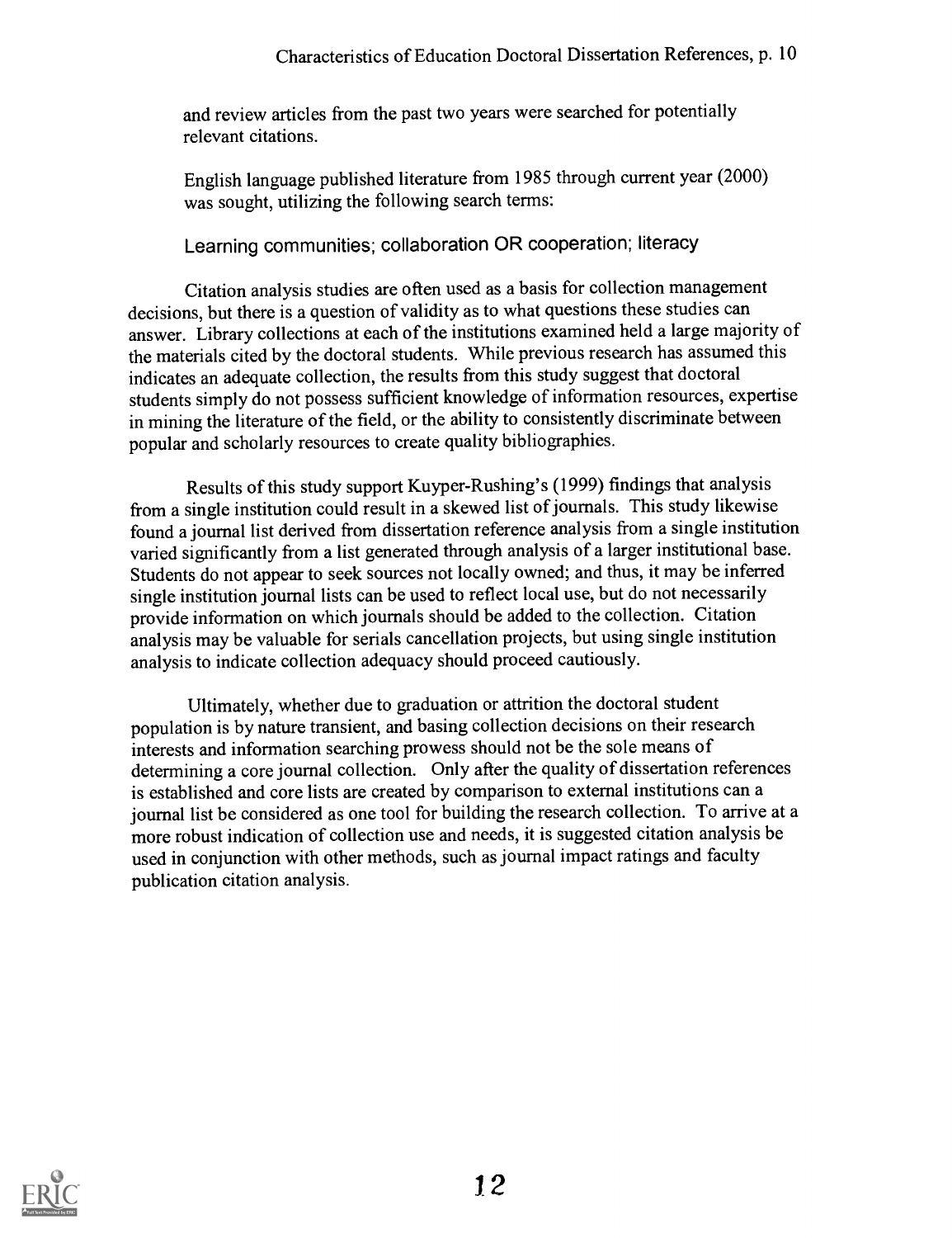### References

- Babbie, E. (1998). The practice of social research (8<sup>th</sup> ed.). Belmont, CA: Wadsworth Publishing.
- Barry, C. A. (1997). Information skills for an electronic world: Training doctoral research students. Journal of Information Science, 23(3), 225-238.
- Buttlar, L. (1999). Information sources in library and information science doctoral research. Library & Information Science Research, 21(2), 227-245.
- Creswell, J. W. (1994). Research design: Qualitative and quantitative approaches. Thousand Oaks, CA: Sage Publications.
- Davis, P. M. (2002). The effect of the Web on undergraduate citation behavior: A 2000 update. College & Research Libraries, 63(1), 53-60.
- Davis P. M. & Cohen, S. A. (2001). The effect of the Web on undergraduate citation behavior, 1996-1999. Journal of the American Society for Information Science and Technology, 52(4), 309-314.
- Diadoto, V. (1994). Dictionary of bibliometrics. Binghampton, NY: Haworth Press.
- Fraenkel, J. R. & Wallen, N. E. (1990). How to design and evaluate research in education (3<sup>rd</sup> ed.). New York: McGraw-Hill.
- Gooden, A. M. (2001). Citation analysis of chemistry doctoral dissertations: An Ohio State University case study. Issues in Science and Technology Librarianship, 32. Retrieved January 22, 2002, from http://www.istl.org/ist1/01 fall/refereed.html
- Grant, C. A. & Graue, E. (1999). (Re)Viewing a review: A case history of the "Review of Educational Research." Review of Educational Research, 69(4), 384-396.
- Hall, B. W., Ward, A. W. & Comer, C. B. (1988). Published educational research: An empirical study of its quality. Journal of Educational Research, 81(3), 182-189.
- Hernon, P. (1994). Serious stuff to ponder. Library & Information Science Research, 16, 271-278.
- Herring, S. D. (2002). Use of electronic resources in scholarly electronic journals: A citation analysis. College & Research Libraries,  $63(4)$ , 334-340.
- Kohl, D. F. & Wilson, L. A. (1986). Effectiveness of course-integrated bibliographic instruction in improving coursework. RO, 26, 206-211.

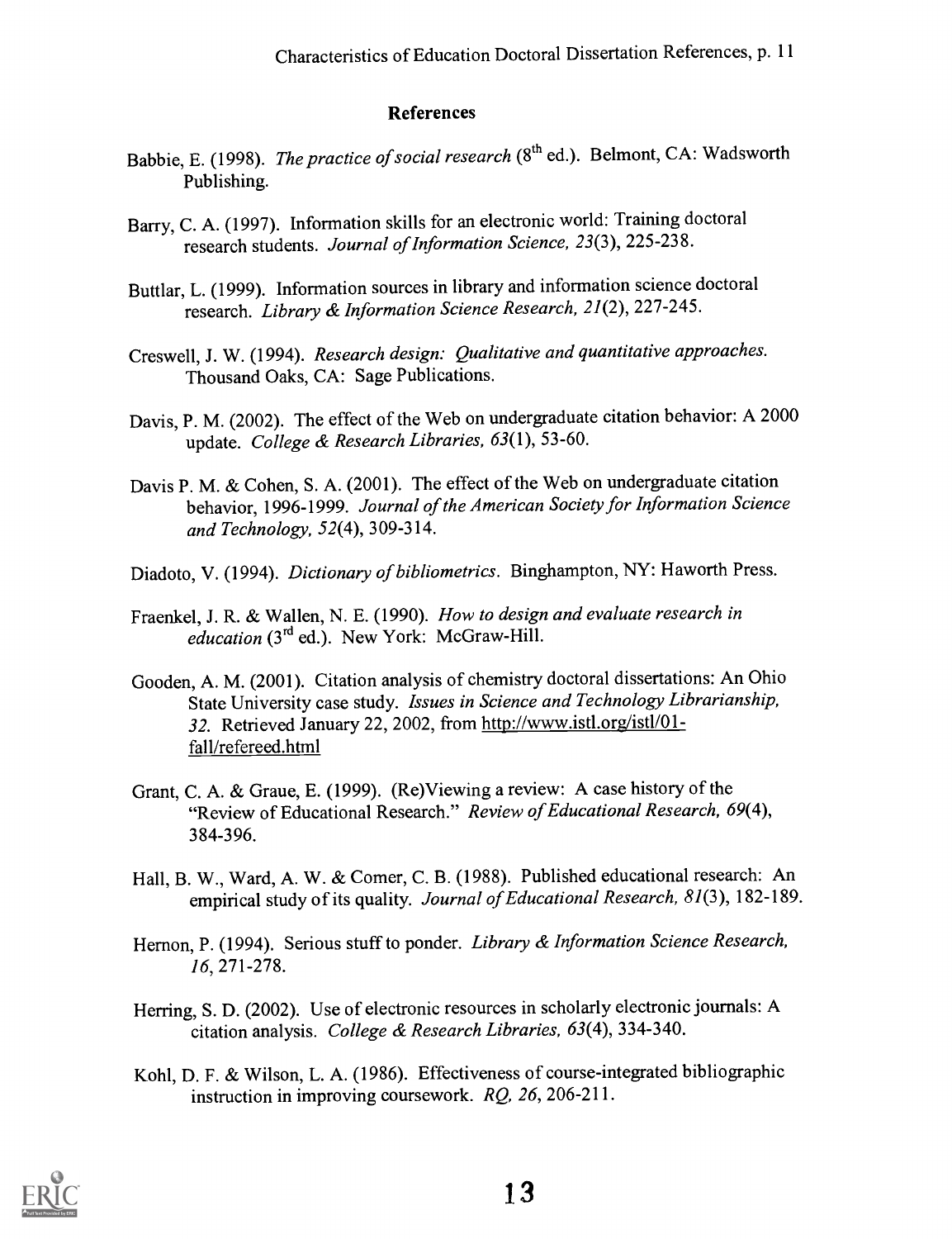- Kriz, H. M. (1984). Library management implications of journal citation patterns in engineering doctoral dissertations. (ERIC Document Reproduction Service No. ED243481)
- Kuyper-Rushing, L. (1999). Identifying uniform core journal titles for music libraries: A dissertation citation study. College & Research Libraries, 60(2), 153-163.
- Radhakrishna, R. B. (1994). A study of core journals used by agricultural and extension educators. (ERIC Document Reproduction Service No. ED380550)
- Rusch-Feja D. & Siebeky, U. (1999). Evaluation of usage and acceptance of electronic journals. D-Lib Magazine. Retrieved May 24, 2002, from http://www.dlib.org/dlib/octorber99/rusch-feja/10rusch-feja-full-report.html
- Schools of Education. (2000, April 10). U. S. News & World Report, 128, p. 114.
- St. Clair, G. & Hemon, P. (1996). Improving quality. Journal of Academic Librarianship, 22(6), 421-422.
- Strohl, B. (1999). Collection evaluation techniques: A short, selective, practical, current, annotated bibliography, 1990-1998. Chicago: American Library Association.
- Summers, E. G. & Clark, B. R. (1986). A citation analysis of core journals on education of the hearing impaired. A.C.E.H.I. Journal, 12(2), 111-117.
- Tuckman, B. W. (1990). A proposal for improving the quality of published educational research. Educational Researcher, 19(9), 22-25.
- Walcott, R. (1994). Local citation studies - a shortcut to local knowledge. Science  $\alpha$ Technology Libraries, 14(3), 1-14.
- Wallace, D. P. (1989). Bibliometrics and citation analysis. In Olsgaard, J. N. (Ed.), Principles and applications of information science for library professionals (pp. 10-26). Chicago: American Library Association.
- Ward, A. W. (1975). Evaluation of published educational research: A national survey. American Educational Research Journal, 12(2), 109-128.
- Williams, B. A. (1997). A citation analysis of three American nursing journals. (ERIC Document Reproduction Service No. ED413933)
- Zaporohetz, L. E. (1987). The dissertation literature review: How faculty advisors prepare their doctoral candidates. (Doctoral dissertation, University of Oregon, 1987).

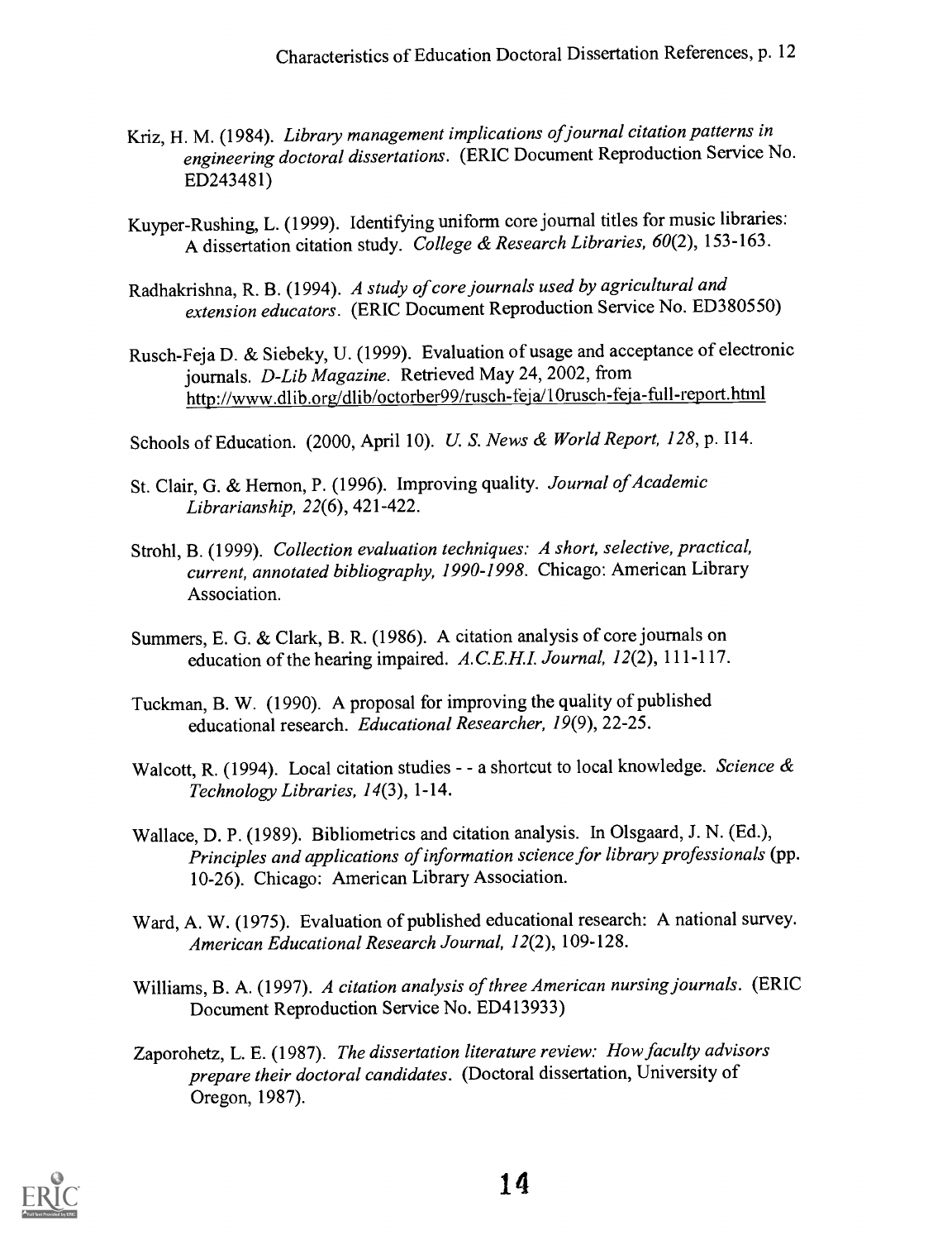| Institution | Average Number of<br><b>Total Citations</b> | Average Number of<br><b>Citations Coded</b> | Average Number<br>of Pages |
|-------------|---------------------------------------------|---------------------------------------------|----------------------------|
|             | $83.60$ $(SD=31.40)$                        | 42.90 $(SD=16.55)$                          | 199.40 (SD=74.32)          |
| 2           | $90.40$ (SD=30.63)                          | 71.80 (SD=34.89)                            | $119.60$ (SD=24.38)        |
| 3           | 89.10 (SD=38.21)                            | 69.50 (SD=35.25)                            | 119.30 (SD=44.30)          |
| TOTAL       | $(SD=32.54)$<br>87.70                       | $(SD=32.01)$<br>61.40                       | $(SD=63.06)$<br>146.10     |

## TABLE 1 Dissertation Information by Institution

# TABLE 2

Material Type by Institution

| Institution    |                   | Journal<br><b>Articles</b> | Mono-<br>graphs | "Other" | Maga-<br>zines | Web<br><b>Sites</b> | Total  |
|----------------|-------------------|----------------------------|-----------------|---------|----------------|---------------------|--------|
| $\mathbf{I}$   | Count<br>% within | 188                        | 188             | 44      | 8              | 1                   | 429    |
|                | Institution       | 43.8%                      | 43.8%           | 10.3%   | 1.9%           | .2%                 | 100.0% |
| $\overline{2}$ | Count<br>% within | 284                        | 187             | 225     | 14             | 8                   | 718    |
|                | Institution       | 39.6%                      | 26.0%           | 31.3%   | 1.9%           | 1.1%                | 100.0% |
| 3              | Count<br>% within | 357                        | 249             | 68      | 6              | 15                  | 695    |
|                | Institution       | 51.4%                      | 35.8%           | 9.8%    | .9%            | 2.2%                | 100.0% |
| <b>TOTAL</b>   | Count<br>$%$ of   | 829                        | 624             | 337     | 28             | 24                  | 1842   |
|                | Total             | 45.0%                      | 33.9%           | 18.3%   | 1.5%           | 1.3%                | 100.0% |

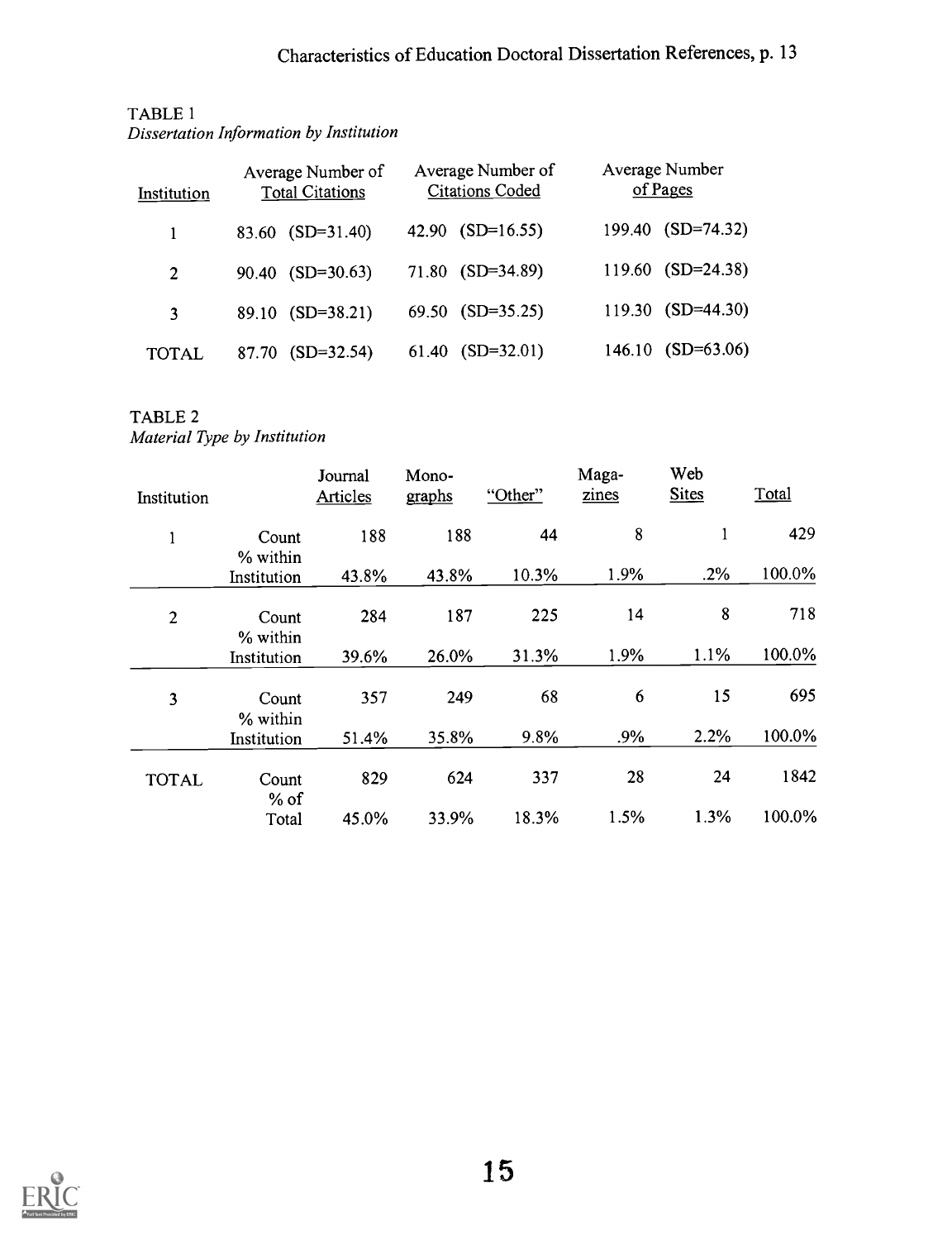#### TABLE 3 Core Journal Title List with Citation Count

|                                             | Citation     |  |
|---------------------------------------------|--------------|--|
| Core Journal Titles                         | <b>Count</b> |  |
| Journal of learning disabilities            | 36           |  |
| Exceptional children                        | 32           |  |
| Journal of educational psychology           | 25           |  |
| Phi Delta Kappan                            | 20           |  |
| Remedial and special education              | 20           |  |
| Psychology in the schools                   | 19           |  |
| American educational research journal       | 17           |  |
| Child development                           | 13           |  |
| Learning disabilities research and practice | 13           |  |
| Learning disability quarterly               | 13           |  |
| Review of educational research              | 13           |  |
| Evaluation and program planning             | 12           |  |
| Journal of special education                | 12           |  |
| Reading research quarterly                  | 12           |  |
| Educational leadership                      | 11           |  |
| Journal of educational research             | 11           |  |
| Teaching exceptional children               | 11           |  |

# TABLE 4

Journal Title List with 5 or More Citations, Institution 1

|                                  | Citation |  |
|----------------------------------|----------|--|
| Journal Titles                   | Count    |  |
| Journal of learning disabilities | 13       |  |
| Exceptional children             | 8        |  |
| Psychology in the schools        | 7        |  |
| School counselor                 | 7        |  |
| School psychology review         | 7        |  |
| NASSP bulletin                   | 6        |  |
| Phi Delta Kappan                 | 6        |  |
| Journal of moral education       | 5        |  |

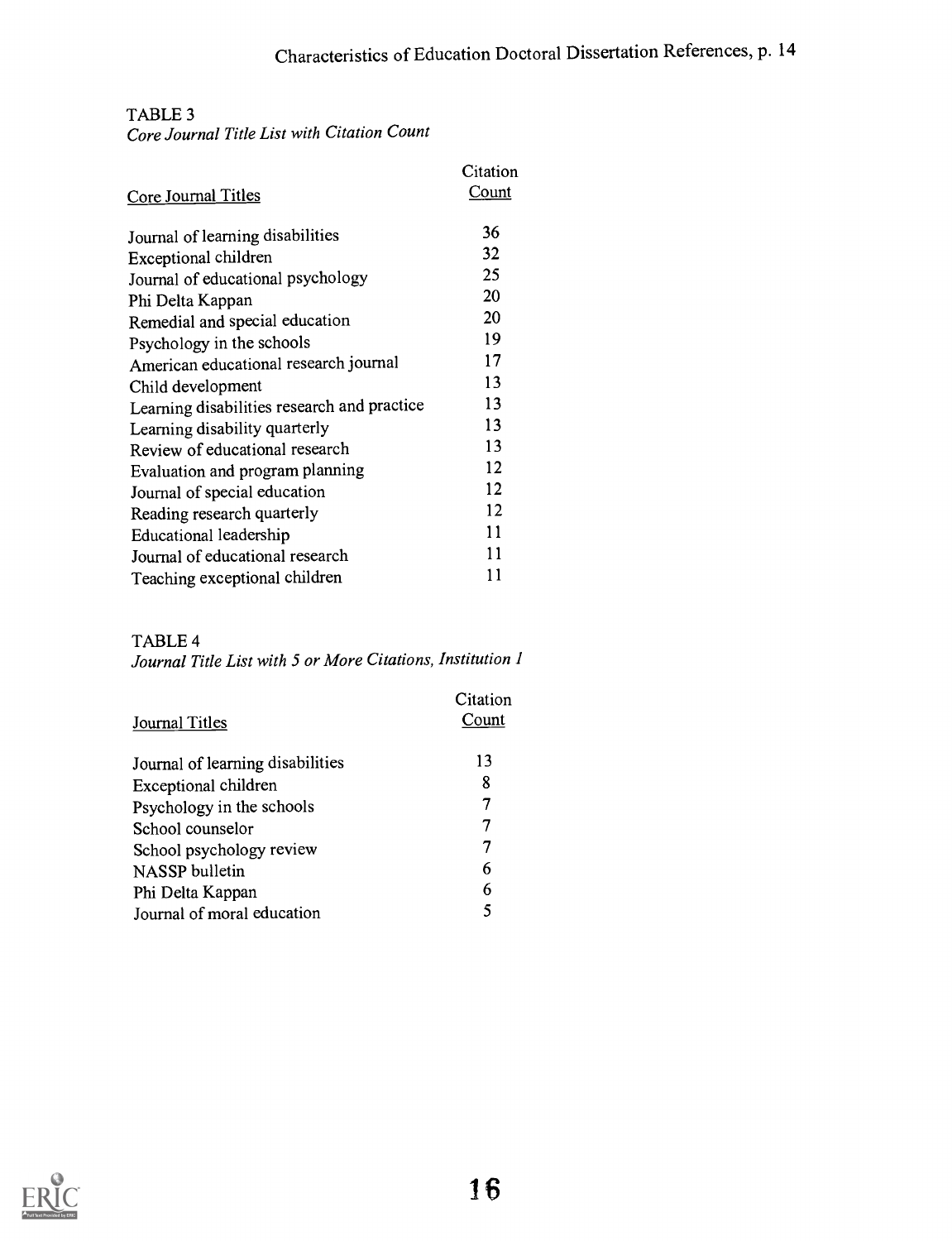# TABLE 5

Journal Title List with 5 or More Citations, Institution 2

|                                               | Citation     |  |
|-----------------------------------------------|--------------|--|
| Journal Titles                                | <u>Count</u> |  |
| Exceptional children                          | 19           |  |
| Evaluation and program planning               | 12           |  |
| Journal of educational psychology             | 12           |  |
| Remedial and special education                | 11           |  |
| Journal of learning disabilities              | 10           |  |
| Chronicle of higher education                 | 7            |  |
| Journal of research on computing in education | 7            |  |
| Journal of special education                  | 7            |  |
| Phi Delta Kappan                              | 7            |  |
| Journal for research in mathematics education | 6            |  |
| Journal of educational research               | 6            |  |
| Review of educational research                | 6            |  |
| Teaching exceptional children                 | 6            |  |
| Educational technology                        | 5            |  |
| Journal of counseling psychology              | 5            |  |
| Journal of reading                            | 5            |  |
| Learning disability quarterly                 | 5            |  |

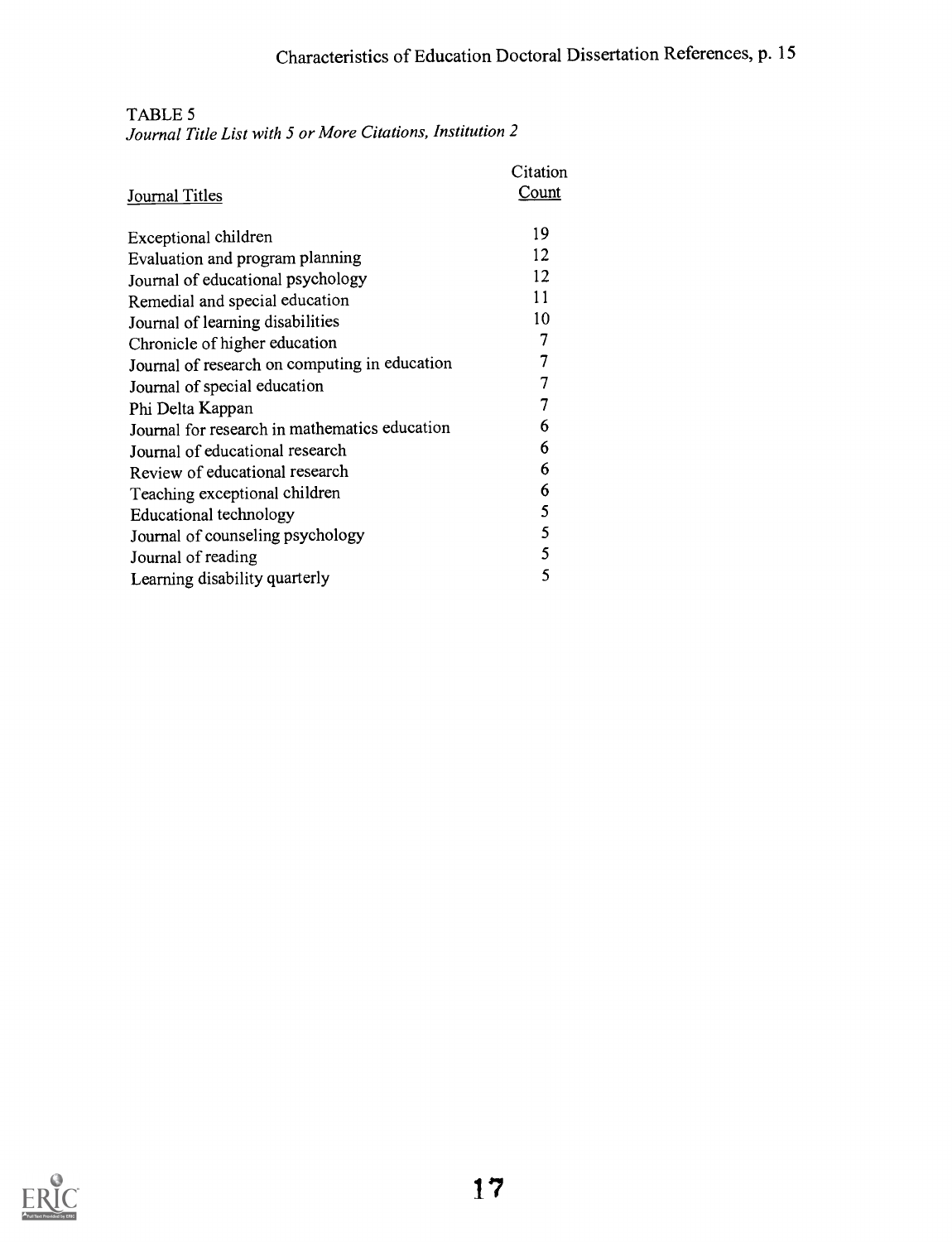TABLE 6

Journal Title List with 5 or More Citations, Institution 3

|                                             | Citation     |
|---------------------------------------------|--------------|
| Journal Titles                              | <b>Count</b> |
| American educational research journal       | 14           |
| Journal of learning disabilities            | 13           |
| Child development                           | 12           |
| Journal of educational psychology           | 12           |
| Learning disabilities research and practice | 11           |
| Early childhood research quarterly          | 10           |
| Psychology in the schools                   | 10           |
| Reading research quarterly                  | 10           |
| Phi Delta Kappan                            | 7            |
| Topics in early childhood special education | 7            |
| Childhood education                         | 6            |
| Journal of early Intervention               | 6            |
| Learning disability quarterly               | 6            |
| Psychological bulletin                      | 6            |
| Remedial and special education              | 6            |
| Review of educational research              | 6            |
| Young children                              | 6            |
| Educational leadership                      | 5            |
| Elementary school journal                   | 5            |
| Exceptional children                        | 5            |
| Journal of educational research             | 5            |
| Journal of teacher education                | 5            |

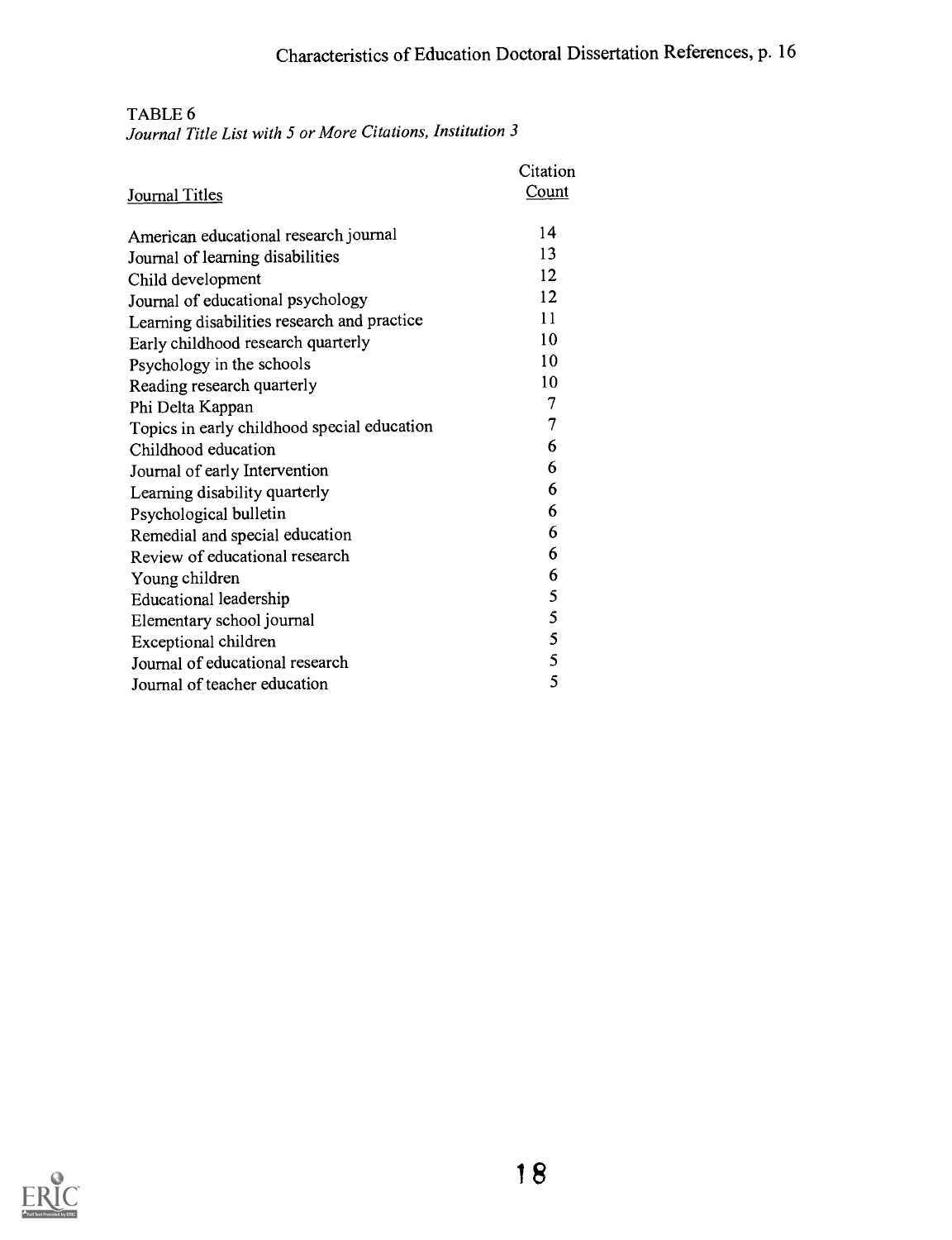| Institution    |                 | Statistic | <u>S.E.</u> |  |
|----------------|-----------------|-----------|-------------|--|
| 1              | Mean            | 2.790     | 3.610       |  |
|                | Median          | 3.000     |             |  |
|                | St. Dev.        | .750      |             |  |
|                | <b>Skewness</b> | .099      | .118        |  |
|                | Kurtosis        | $-722$    | .235        |  |
| $\overline{2}$ | Mean            | 2.470     | 2.780       |  |
|                | Median          | 2.000     |             |  |
|                | St. Dev.        | .740      |             |  |
|                | Skewness        | .544      | .091        |  |
|                | Kurtosis        | $-0.240$  | .182        |  |
| 3              | Mean            | 2.880     | 3.100       |  |
|                | Median          | 3.000     |             |  |
|                | St. Dev.        | .820      |             |  |
|                | <b>Skewness</b> | $-176$    | .093        |  |
|                | Kurtosis        | $-.728$   | .185        |  |
|                |                 |           |             |  |

# TABLE 7 Scholarliness, Selected Descriptive Statistics, by Institution

TABLE 8 Currency, Selected Descriptive Statistics, by Institution

| Institution    |                 | Statistic | <u>S.E.</u> |  |
|----------------|-----------------|-----------|-------------|--|
| 1              | Mean            | 2.640     | 2.610       |  |
|                | Median          | 3.000     |             |  |
|                | St. Dev.        | .540      |             |  |
|                | <b>Skewness</b> | $-1.137$  | .118        |  |
|                | Kurtosis        | .285      | .235        |  |
| $\overline{2}$ | Mean            | 2.530     | 2.360       |  |
|                | Median          | 3.000     |             |  |
|                | St. Dev.        | .630      |             |  |
|                | <b>Skewness</b> | $-.994$   | .091        |  |
|                | Kurtosis        | $-0.092$  | .182        |  |
| 3              | Mean            | 2.740     | 1.800       |  |
|                | Median          | 3.000     |             |  |
|                | St. Dev.        | .47       |             |  |
|                | <b>Skewness</b> | $-1.523$  | .093        |  |
|                | Kurtosis        | 1.293     | .185        |  |

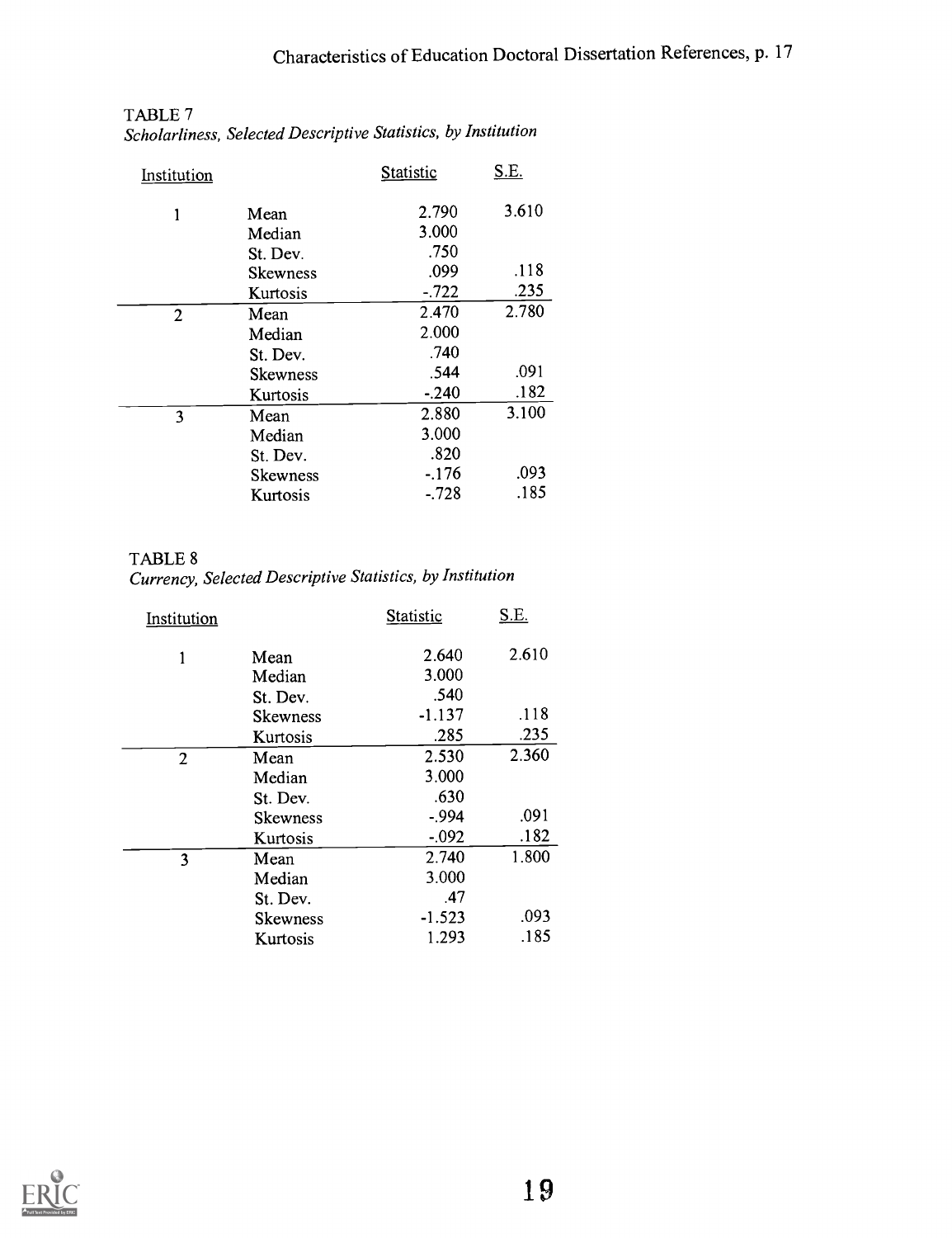| Institution |                 | Statistic | <u>S.E.</u> |  |
|-------------|-----------------|-----------|-------------|--|
| 1           | Mean            | 2.770     | 2.200       |  |
|             | Median          | 3.000     |             |  |
|             | St. Dev.        | .460      |             |  |
|             | <b>Skewness</b> | $-1.821$  | .118        |  |
|             | Kurtosis        | 2.449     | .235        |  |
| 2           | Mean            | 2.540     | 2.460       |  |
|             | Median          | 3.000     |             |  |
|             | St. Dev.        | .660      |             |  |
|             | <b>Skewness</b> | $-1.127$  | .091        |  |
|             | Kurtosis        | .058      | .182        |  |
| 3           | Mean            | 2.760     | 1.740       |  |
|             | Median          | 3.000     |             |  |
|             | St. Dev.        | .460      |             |  |
|             | Skewness        | $-1.678$  | .093        |  |
|             | Kurtosis        | 1.835     | .185        |  |

#### TABLE 9 Appropriateness, Selected Descriptive Statistics, by Institution

TABLE 10 Quality Score, Selected Descriptive Statistics, by Institution

| Institution |                 | Statistic | <u>S.E.</u> |  |
|-------------|-----------------|-----------|-------------|--|
| 1           | Mean            | 2.730     | 1.980       |  |
|             | Median          | 2.660     |             |  |
|             | St. Dev.        | .411      |             |  |
|             | <b>Skewness</b> | $-.502$   | .118        |  |
|             | Kurtosis        | $-236$    | .235        |  |
| 2           | Mean            | 2.510     | 1.693       |  |
|             | Median          | 2.666     |             |  |
|             | St. Dev.        | .453      |             |  |
|             | <b>Skewness</b> | $-0.060$  | .091        |  |
|             | Kurtosis        | $-.545$   | .182        |  |
| 3           | Mean            | 2.794     | 1.638       |  |
|             | Median          | 3.000     |             |  |
|             | St. Dev.        | .431      |             |  |
|             | <b>Skewness</b> | $-0.722$  | .093        |  |
|             | Kurtosis        | .083      | .185        |  |

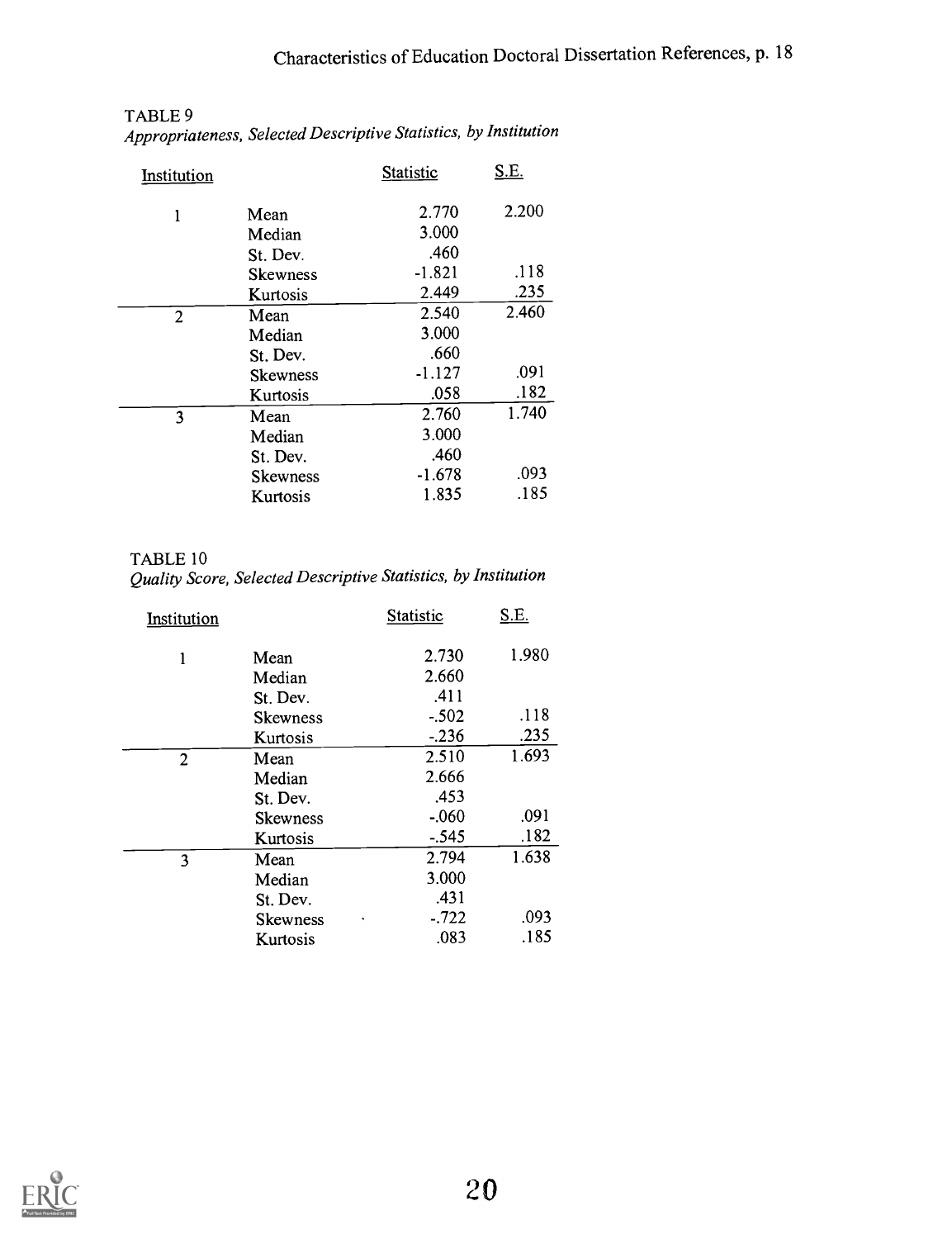# TABLE 11

Summary Statistics, Tests of Normality

| Criteria             | Institution    | Statistic | $\underline{\mathrm{df}}$ | Sig. |
|----------------------|----------------|-----------|---------------------------|------|
| Scholarliness        |                | .241      | 429                       | .000 |
|                      | 2              | .326      | 718                       | .000 |
|                      | 3              | .229      | 695                       | .000 |
| Currency             |                | .416      | 429                       | .000 |
|                      | 2              | .375      | 718                       | .000 |
|                      | 3              | .463      | 695                       | .000 |
| Appropriateness      |                | .480      | 429                       | .000 |
|                      | 2              | .391      | 718                       | .000 |
|                      | 3              | .475      | 695                       | .000 |
| <b>Quality Score</b> |                | .206      | 429                       | .000 |
|                      | $\overline{2}$ | .146      | 718                       | .000 |
|                      | 3              | .223      | 695                       | .000 |
|                      |                |           |                           |      |

Kolmogorov-Smirnov (a)

a Lilliefors Significance Correction

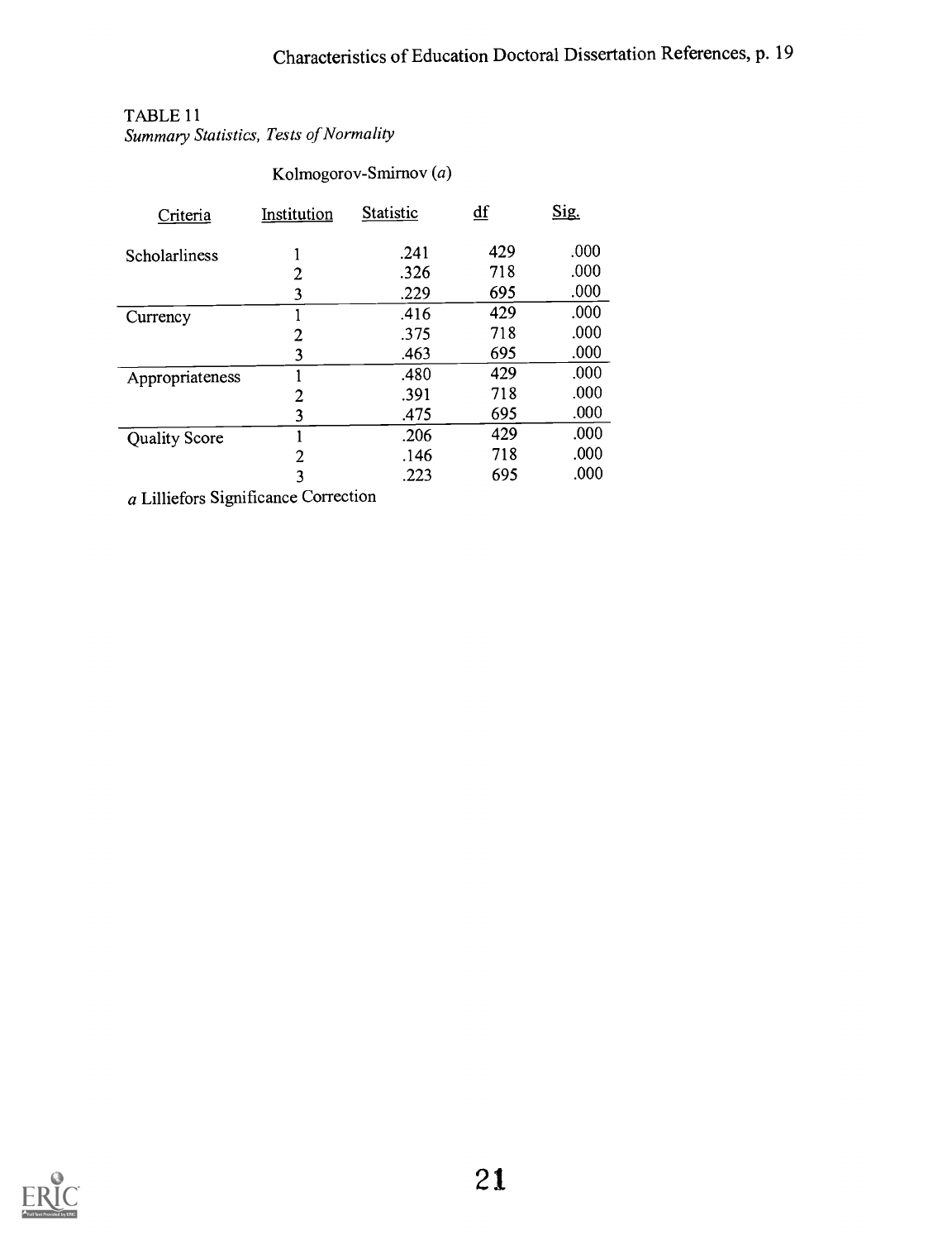FIGURE 1 Boxplots of Scholarliness, by Institution



FIGURE 2 Boxplots of Currency, by Institution



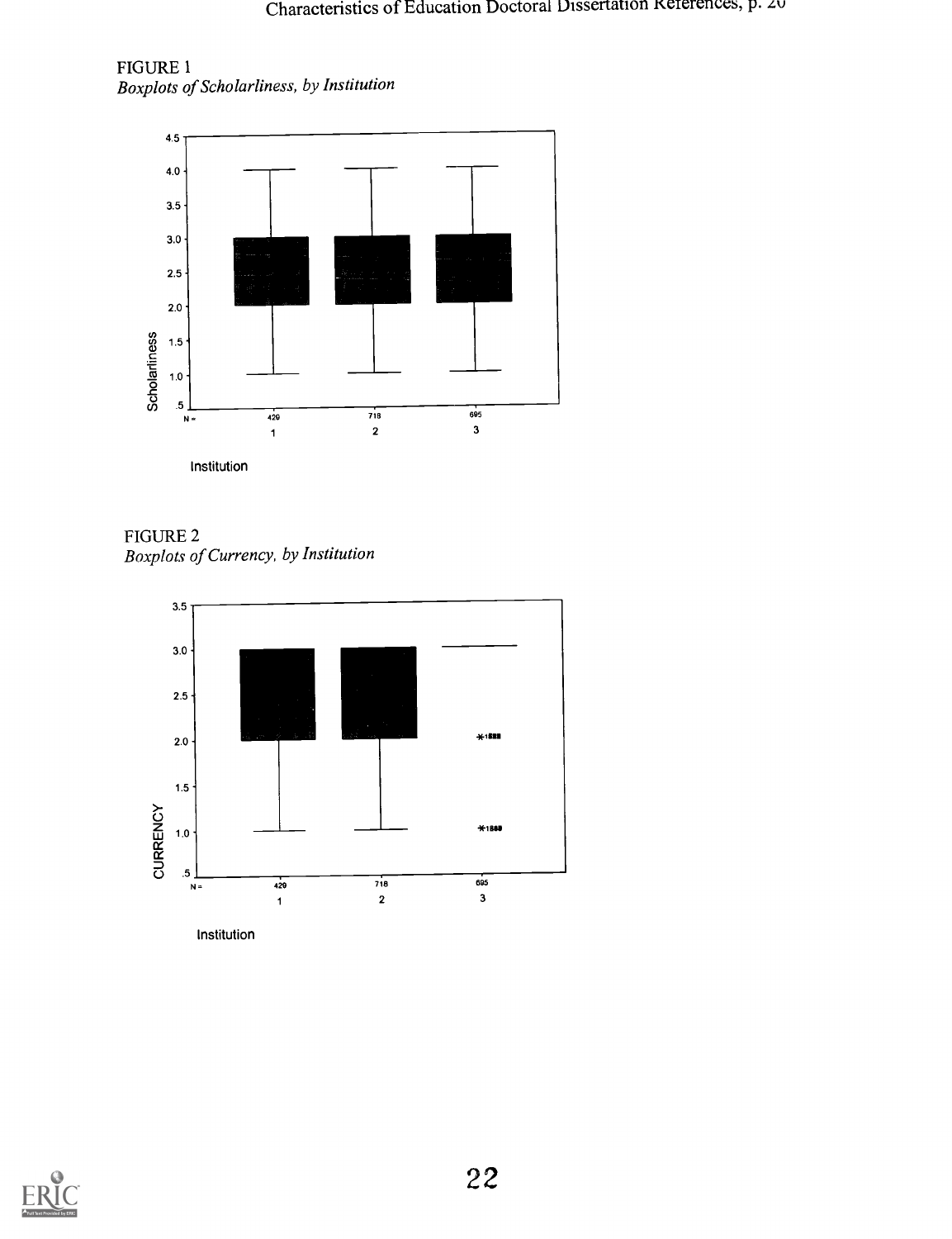FIGURE 3 Boxplots of Appropriateness, by Institution



FIGURE 4 Boxplots of Quality Score, by Institution



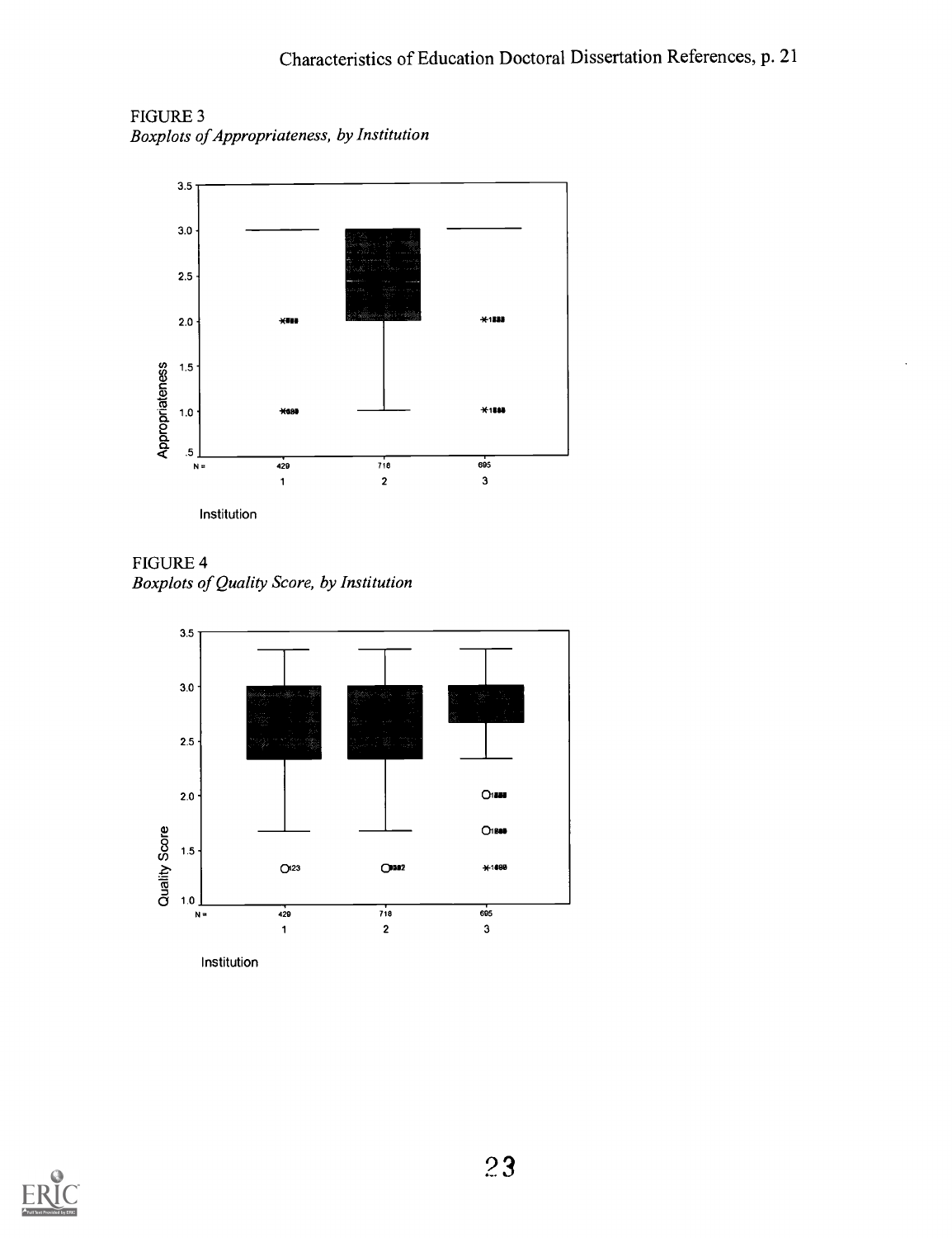FIGURE 5 Mean of Scholarliness, by Institution



FIGURE 6 Mean of Currency, by Institution



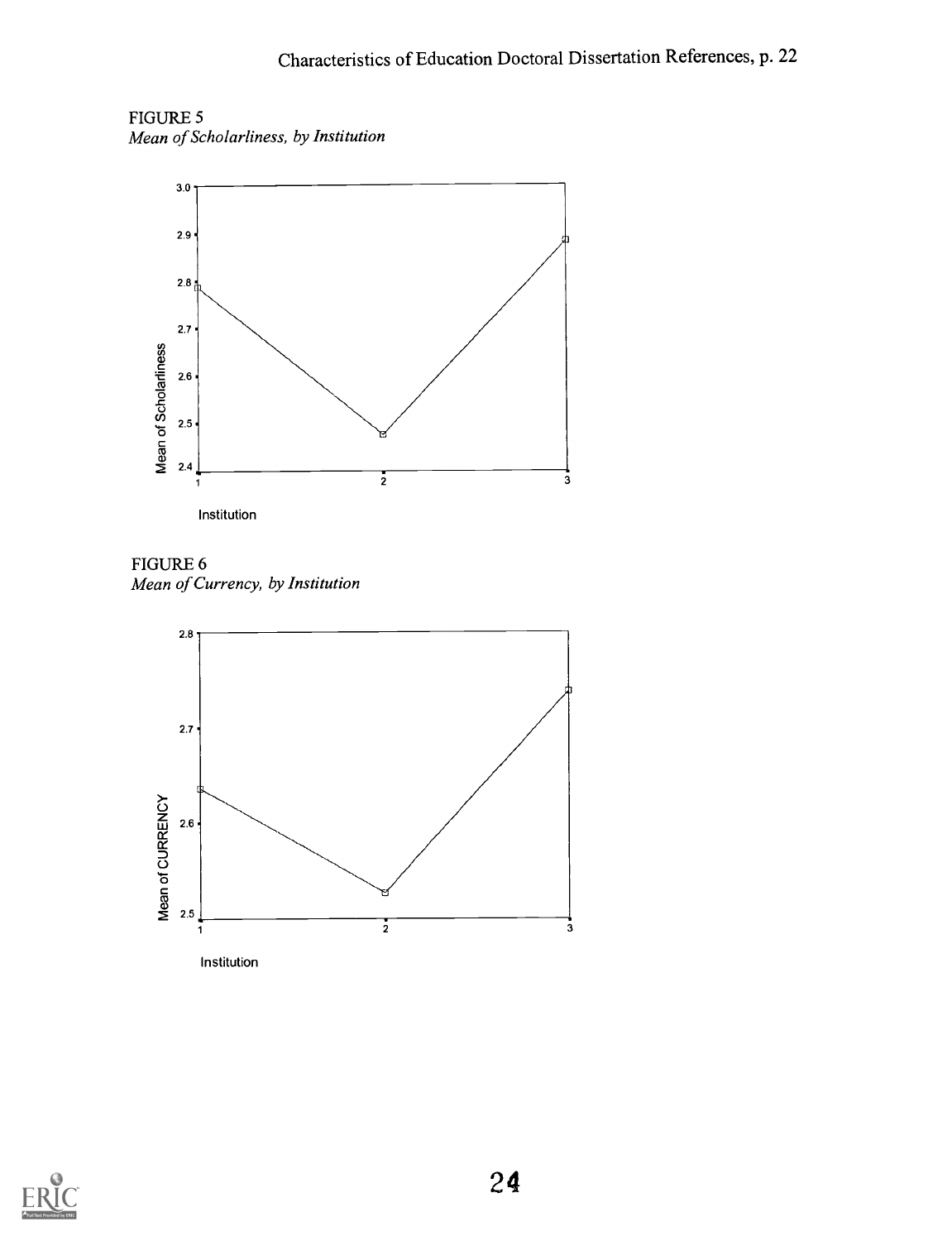FIGURE 7 Mean of Appropriateness, by Institution



FIGURE 8 Mean of Quality Score, by Institution



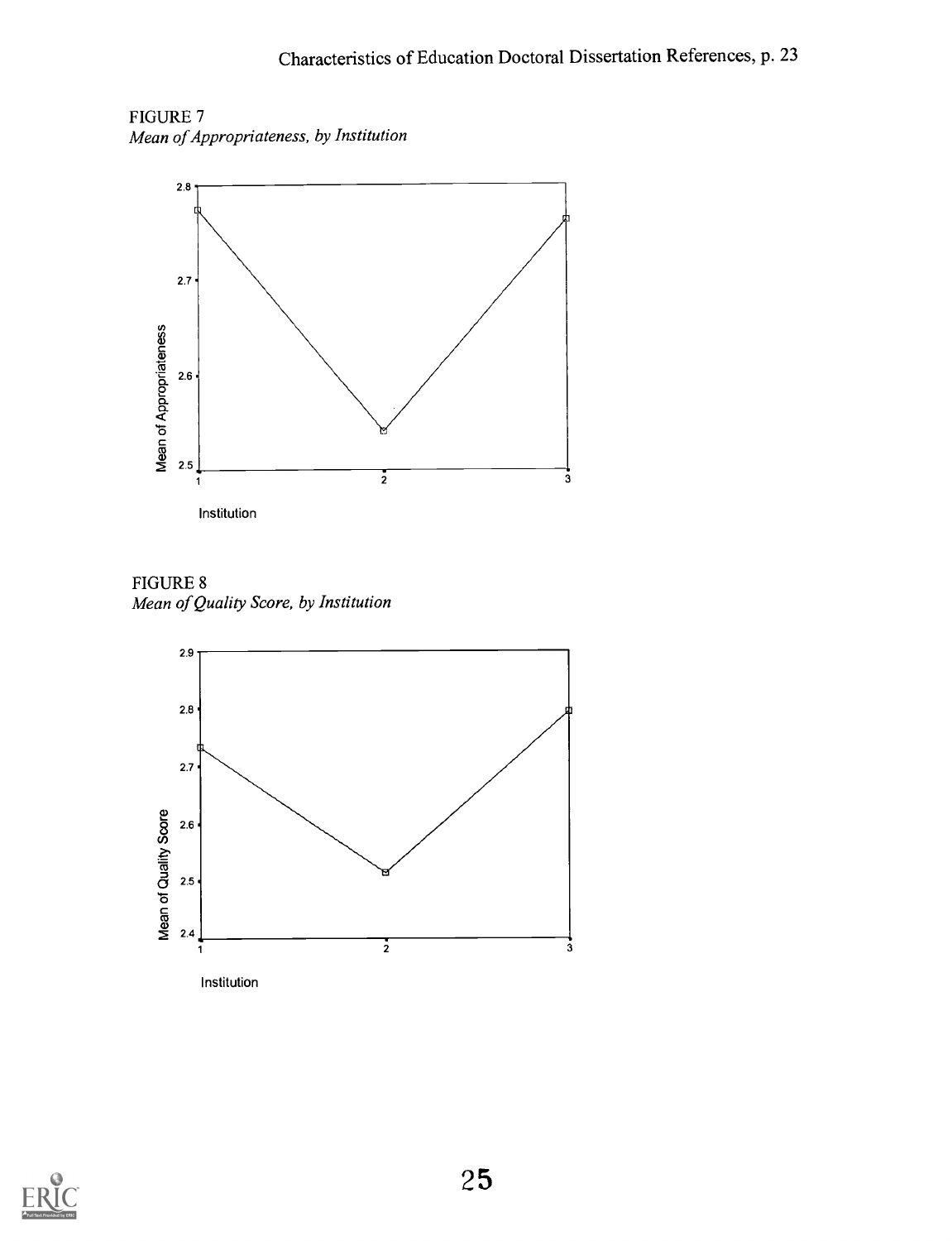r/10560001



U.S. Department of Education

Office of Educational Research and Improvement (OERI) National Library of Education (NLE) Educational Resources Information Center (ERIC)



# REPRODUCTION RELEASE

(Specific Document)

#### DOCUMENT IDENTIFICATION: Ι.

| Title: Characteristics of Education Doctoral Dissertation References: An<br>Inter-Institutional Analysis of Review of Literature Citations |                          |  |  |
|--------------------------------------------------------------------------------------------------------------------------------------------|--------------------------|--|--|
| Author(s): Beile, Penny M.; Boote, David N.; Killingsworth, Elizabeth K.                                                                   |                          |  |  |
| Corporate Source: University of Central Florida                                                                                            | <b>Publication Date:</b> |  |  |
|                                                                                                                                            | 04/25/2003               |  |  |

# II. REPRODUCTION RELEASE:

In order to disseminate as widely as possible timely and significant materials of interest to the educational community, documents announced in the monthly abstract joumal of the ERIC system, Resources in Education (RIE), are usually made available to users in microfiche, reproduced paper copy, and electronic media, and sold through the ERIC Document Reproduction Service (EDRS). Credit is given to the source of each document, and, if reproduction release is granted, one of the following notices is affixed to the document.

If permission is granted to reproduce and disseminate the identified document, please CHECK ONE of the following three options and sign at the bottom of the page.

| The sample sticker shown below will be<br>affixed to all Level 1 documents                                                                                       | The sample sticker shown below will be<br>affixed to all Level 2A documents                                                                                          | The sample sticker shown below will be<br>affixed to all Level 2B documents                        |  |
|------------------------------------------------------------------------------------------------------------------------------------------------------------------|----------------------------------------------------------------------------------------------------------------------------------------------------------------------|----------------------------------------------------------------------------------------------------|--|
| PERMISSION TO REPRODUCE AND<br>DISSEMINATE THIS MATERIAL HAS<br><b>BEEN GRANTED BY</b>                                                                           | PERMISSION TO REPRODUCE AND<br>DISSEMINATE THIS MATERIAL IN<br>MICROFICHE, AND IN ELECTRONIC MEDIA<br>FOR ERIC COLLECTION SUBSCRIBERS ONLY,<br>HAS BEEN GRANTED BY   | PERMISSION TO REPRODUCE AND<br>DISSEMINATE THIS MATERIAL IN<br>MICROFICHE ONLY HAS BEEN GRANTED BY |  |
| TO THE EDUCATIONAL RESOURCES<br><b>INFORMATION CENTER (ERIC)</b>                                                                                                 | TO THE EDUCATIONAL RESOURCES<br><b>INFORMATION CENTER (ERIC)</b>                                                                                                     | TO THE EDUCATIONAL RESOURCES<br><b>INFORMATION CENTER (ERIC)</b>                                   |  |
|                                                                                                                                                                  | 2A                                                                                                                                                                   | 2B                                                                                                 |  |
| Level 1                                                                                                                                                          | Level 2A                                                                                                                                                             | Level 2B                                                                                           |  |
| Check here for Level 1 release, permitting<br>reproduction and dissemination in microfiche or<br>other ERIC archival media (e.g., electronic) and<br>paper copy. | Check here for Level 2A release, permitting reproduction<br>and dissemination in microfiche and in electronic media for<br>ERIC archival collection subscribers only | Check here for Level 2B release, permitting reproduction<br>and dissemination in microfiche only   |  |

Documents will be processed as indicated provided reproduction quality permits. If permission to reproduce is granted, but no box is checked, documents will be processed at Level 1.

| I hereby grant to the Educational Resources Information Center (ERIC) nonexclusive permission to reproduce and disseminate this document<br>  as indicated above. Reproduction from the ERIC microfiche or electronic media by persons other than ERIC employees and its system<br>$\mid$ contractors requires permission from the copyright holder. Exception is made for non-profit reproduction by libraries and other service agencies $\mid$<br>to satisfy information, needs of educators in response to discrete inquiries. |                                                                 |  |  |  |
|------------------------------------------------------------------------------------------------------------------------------------------------------------------------------------------------------------------------------------------------------------------------------------------------------------------------------------------------------------------------------------------------------------------------------------------------------------------------------------------------------------------------------------|-----------------------------------------------------------------|--|--|--|
| Signature:<br>Empt UN 10 dela                                                                                                                                                                                                                                                                                                                                                                                                                                                                                                      | Printed Name/Position/Title:<br>Penny Beile/Associate Librarian |  |  |  |
| Organization/Address:<br>University of Central Florida                                                                                                                                                                                                                                                                                                                                                                                                                                                                             | Telephone: (407) 823-5488 FAX: (407) 823-5488                   |  |  |  |
| PO Box 162666, Orlando, FL 32816-2666                                                                                                                                                                                                                                                                                                                                                                                                                                                                                              | F-Makefle@mail.ucf.edu <sup>Date:</sup> 04/25/2003              |  |  |  |